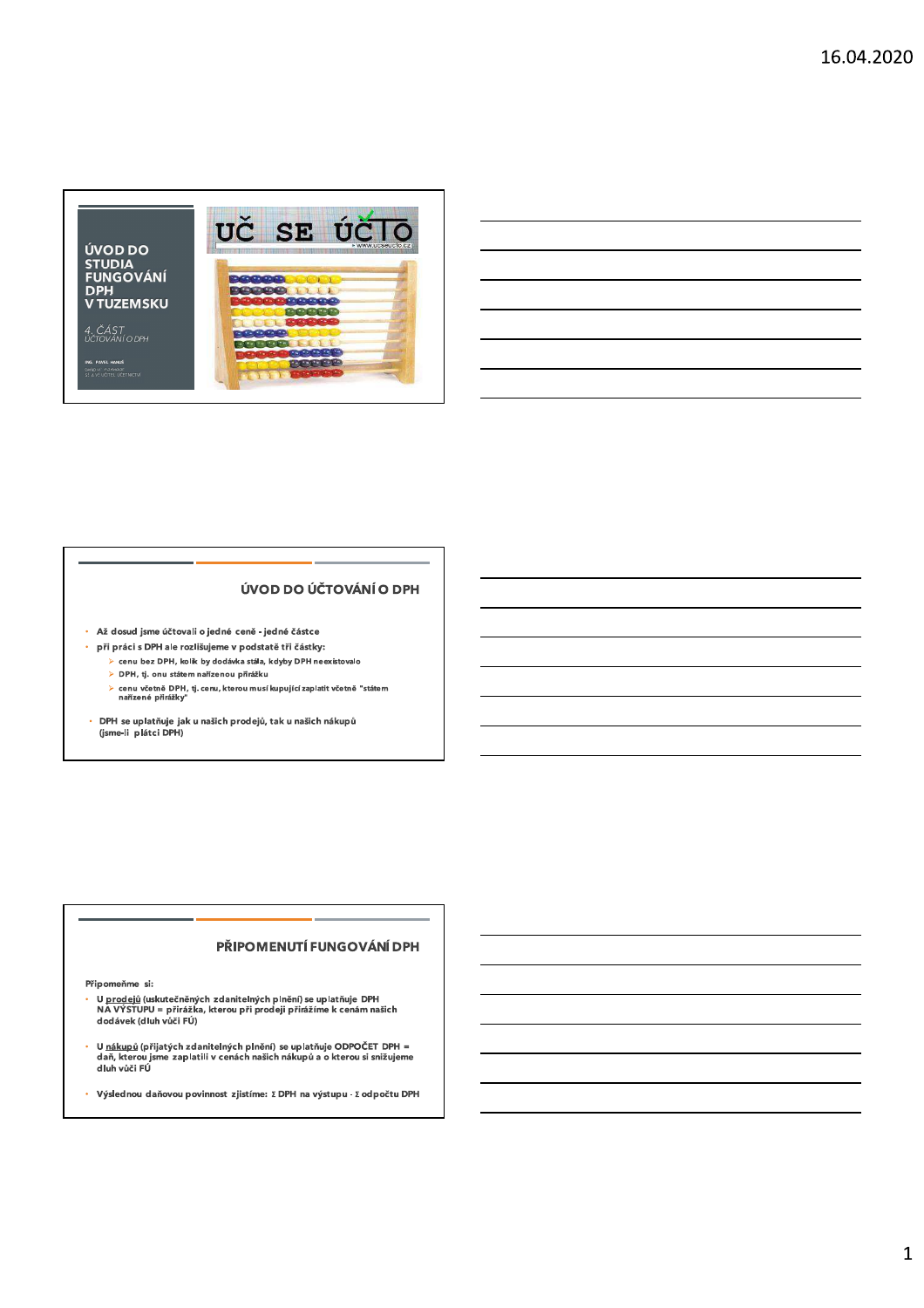#### UCTOVANIO PRODEJI S DPH STRUKTURA CENY

- -
	-
	-
- $\begin{tabular}{l|c} \hline \rule[-1.2ex]{0pt}{0.2ex} \rule[-1.2ex]{0pt}{0.2ex} \rule[-1.2ex]{0pt}{0.2ex} \rule[-1.2ex]{0pt}{0.2ex} \rule[-1.2ex]{0pt}{0.2ex} \rule[-1.2ex]{0pt}{0.2ex} \rule[-1.2ex]{0pt}{0.2ex} \rule[-1.2ex]{0pt}{0.2ex} \rule[-1.2ex]{0pt}{0.2ex} \rule[-1.2ex]{0pt}{0.2ex} \rule[-1.2ex]{0pt}{0.2ex} \rule[-1.2ex]{0pt}{0.2ex} \rule[-1.2ex]{0pt}{0.2ex$

#### UCI OVANI O PRODEJI S DPH STRUKTURA CENY - ROZDĚLENÍ

Naše prodejní cena bez DPH

DPH z naší prodejní ceny

Cena včetně DPH

### <u>UCTOVANI O PRODEJI S DPH</u> STRUKTURA CENY - ROZDĚLENÍ COVÁNÍ<br>COVÁNÍ<br>Naše prodsjní cena **bez DPH**<br>Naše prodsjní cena **bez DPH**<br>DPH z našíprodejní ceny<br>DPH z našíprodejní ceny<br>Cena **včetně DPH**

 $\overline{2}$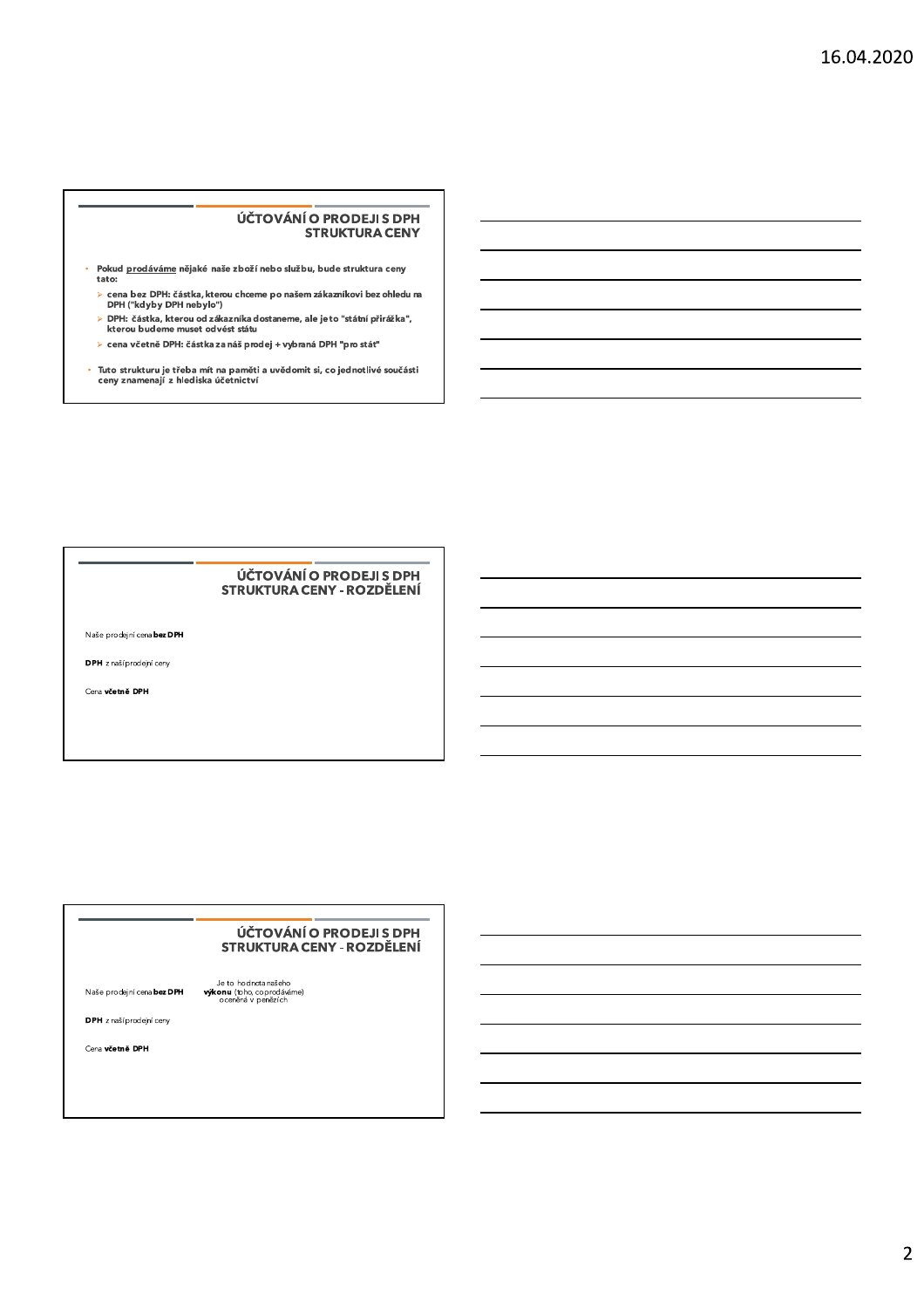### UCI OVANI O PRODEJI S DPH STRUKTURA CENY - ROZDĚLENÍ VČTOVÁNÍ O PRODEJI S DPH<br>
STRUKTURA CENY - ROZDĚLENÍ<br>
Naše prodsjní cena bez DPH<br>
výkonu (bho, coprodáváne)<br>
OPH z našíprodejní ceny<br>
Cena včetně DPH<br>
Cena včetně DPH

#### UCI OVANI O PRODEJI S DPH STRUKTURA CENY - ROZDĚLENÍ

VČTOVÁNÍ O PRODEJI S DPH<br>
STRUKTURA CENY - ROZDĚLENÍ<br>
Naše prodsjní cena bez DPH<br>
výkonu (bho, coprodáváme)<br>
OPH z našíprodejní ceny<br>
Cena včetně DPH<br>
Cena včetně DPH

#### <u>UCTOVANI O PRODEJI S DPH</u> STRUKTURA CENY - ROZDĚLENÍ

Naše prodejní cena **bez DPH** výkonu (bho, coprodáváme)<br>
výkonu (bho, coprodáváme)<br>
oceněná v penězích výnosy účtujemena straně D*AL*<br>
DPH z našíprodejní ceny pro stát a stáu ji obvedeme,<br>
cena **včetně DPH**<br>
Cena **větně DP**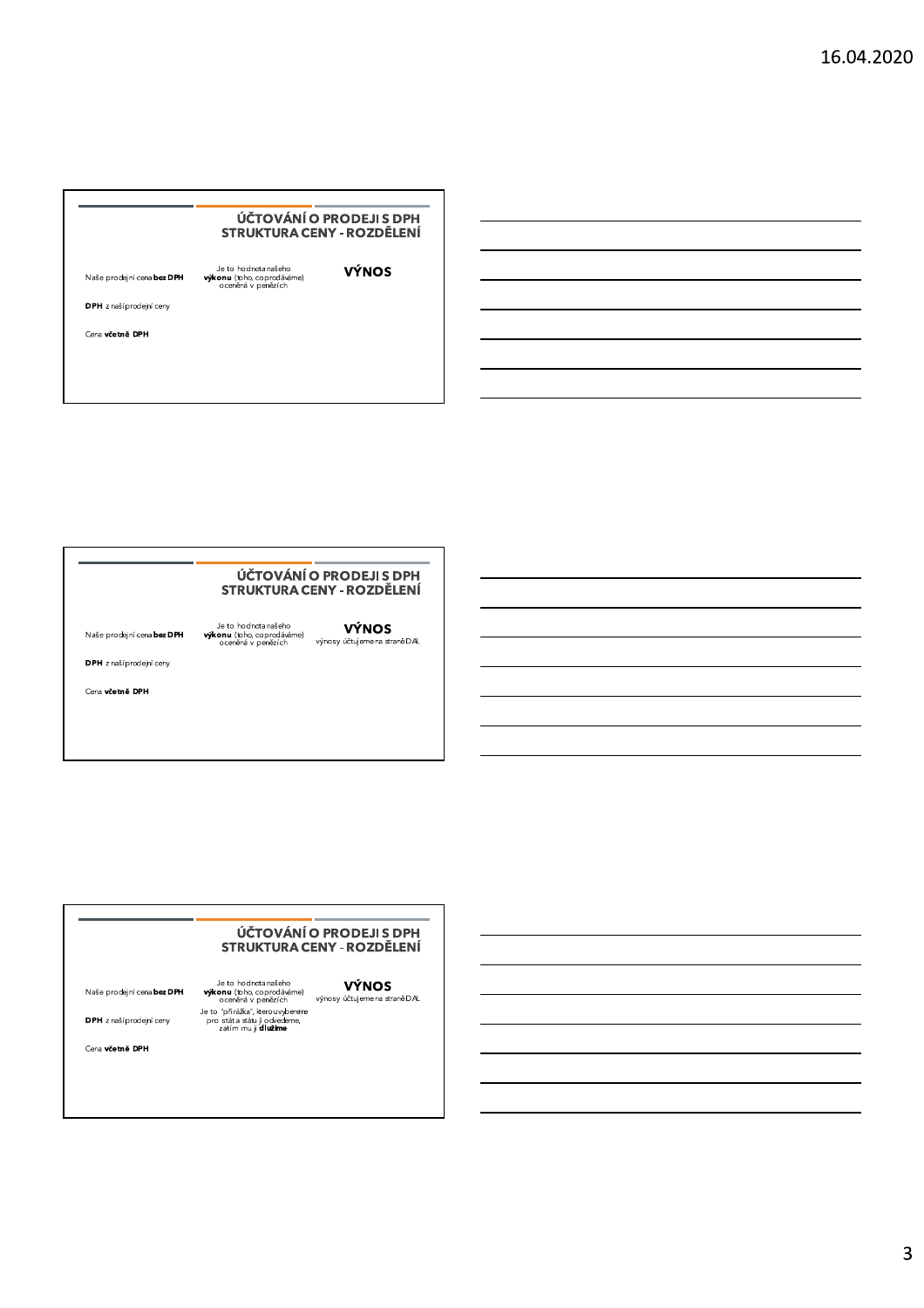#### ÚČTOVÁNÍ O PRODEJI S DPH STRUKTURA CENY - ROZDĚLENÍ

| Naše prodejní cena bez DPH | Je to hodnota našeho<br><b>výkonu</b> (toho, coprodáváme)<br>oceněná v penězích          | <b>VÝNOS</b><br>výnosy účtujeme na straně DAL |
|----------------------------|------------------------------------------------------------------------------------------|-----------------------------------------------|
| DPH z naší prodejní ceny   | Je to "přirážka", kterouvybereme<br>pro stát a státu ji odvedeme,<br>zatím mu ji dlužíme | <b>DLUH/ZÁVAZEK</b>                           |

Cena včetně DPH

#### ÚČTOVÁNÍ O PRODEJI S DPH STRUKTURA CENY - ROZDĚLENÍ

Je to hodnota našeho **výkonu** (toho, coprodáváme)<br>ocenéná v penázich výnosy účtujemena straněDA<br>Je to "přirážka", kerouvybereme **DLUH/ZÁVAZEK**<br>pro státa stáu ji odvedeme, **DLUH/ZÁVAZEK**<br>zatím mu ji **dlužíme** závazky účtuje Naše prodejní cena bez DPH

DPH z naší prodejní ceny

Cena včetně DPH

#### ÚČTOVÁNÍ O PRODEJI S DPH **STRUKTURA CENY - ROZDĚLENÍ**

Naše prodejní cena bez DPH

DPH z naší prodejní ceny

Cena včetně DPH

Je to hodnota našeho výk**onu (toho, coprodáváme)**<br>výk**onu (toho, coprodáváme)** výnosy účtujemena straně DAL ocenéna v penezich<br>
Je to "přirážka", kerou vybereme **DLUH/ZÁVAZEK**<br>
pro státa stáu ji odvedeme,<br>
zatím mu ji **dlužíme** závazky účtujeme na straněDAL<br>
Je to částka, kerou obdržíme<br>
DLUH/Z**ÁVAZEK**<br>
o ni **majetek**<br>
o ni **maj**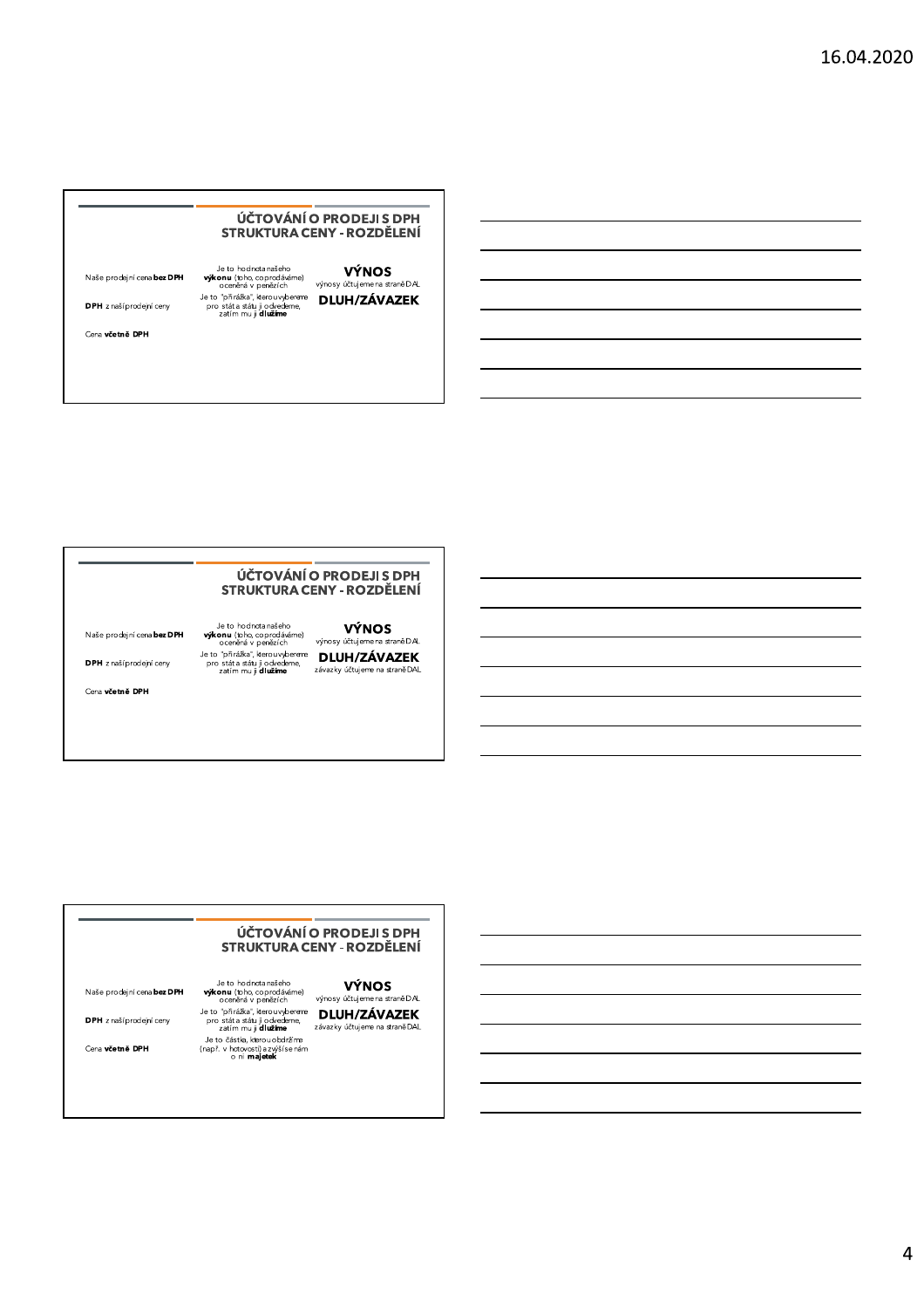#### UCI OVANI O PRODEJI S DPH STRUKTURA CENY - ROZDĚLENÍ

|                            |                                                                                            | ÚČTOVÁNÍ O PRODEJI S DPH<br>STRUKTURA CENY - ROZDĚLENÍ |
|----------------------------|--------------------------------------------------------------------------------------------|--------------------------------------------------------|
| Naše prodejní cena bez DPH | Je to hodnota našeho<br><b>výkonu</b> (toho, coprodáváme)<br>oceněná v penězích            | <b>VÝNOS</b><br>výnosy účtujeme na straně DAL          |
| DPH z naší prodejní ceny   | Je to "přirážka", kterouvyberene<br>pro stát a státu ji odvedeme,<br>zatím mu ji dlužíme   | <b>DLUH/ZÁVAZEK</b><br>závazky účtujeme na straně DAL  |
| Cena včetně DPH            | Je to částka, kterou obdržíme<br>(např. v hotovosti) a zvýší se nám<br>o ni <b>majetek</b> | PŘÍRŮSTEK majetku                                      |

#### UCI OVANI O PRODEJI S DPH STRUKTURA CENY - ROZDĚLENÍ

VÝNOS<br>
Naše prodejní cena bez DPH výkonu (tpho, coprodáváme)<br>
oceněná v penězích výnosy účtujemena staně DAL<br>
DPH z naší prodejní ceny pro stát a stálu ji odvedeme,<br>
DEUH/ZÁVAZEK<br>
DPH z naší prodejní ceny pro stát a stálu

#### UCTOVANI O PRODEJI S DPH ZAUC I OVANI - PRIKLAD

Hirma prodala sve sluzby, <u>za hotova</u> v cene Kc 10.000,00 +21 %DPH.<br>Zaúčtujte tento prodej do účtů hlavní účetníknihy.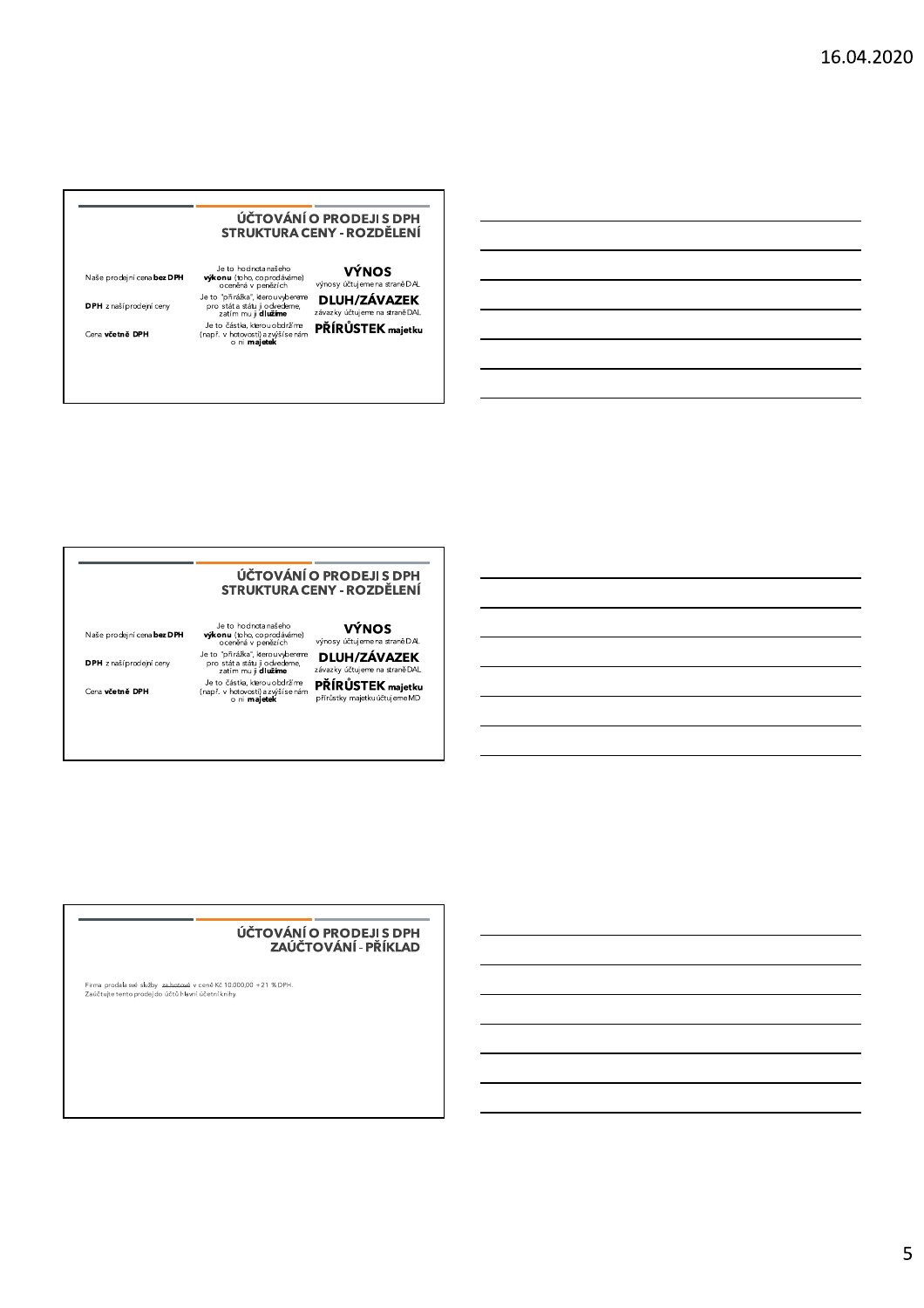#### ÚČTOVÁNÍ O PRODEJI S DPH ZAÚČTOVÁNÍ - PŘÍKLAD

### 

#### ÚČTOVÁNÍ O PRODEJI S DPH ZAÚČTOVÁNÍ - PŘÍKLAD

#### ÚČTOVÁNÍ O PRODEJI S DPH ZAÚČTOVÁNÍ - PŘÍKLAD

Firma prodala své služby za botová v ceně Kč 10.000,00 +21 % DPH.<br>Zaúčtuje tento prodej do účtů hlavní účetní knihy.<br>
cena bez DPH 10.000,00 náš výnos = tržba (DAL)<br>
DPH 21 % 2.100,00 dlužíme státu (DAL) cena včetně DPH 12.100,00 přijmeme hotově (MD)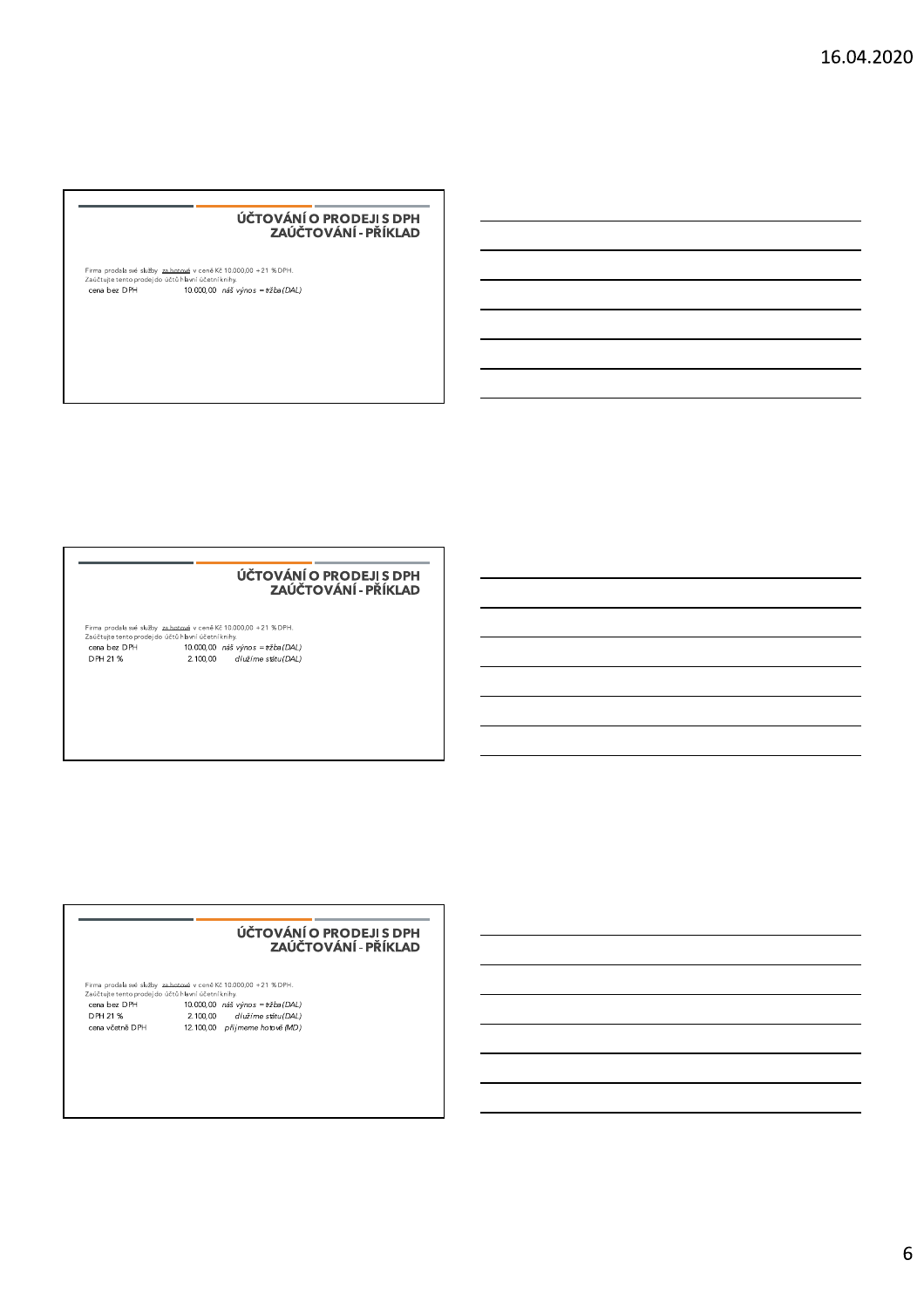| Firma prodala své služby za hotové v ceně Kč 10.000,00 + 21 % DPH.<br>Zaúčtujte tento prodej do účtů hlavní účetní knihy.<br>cena bez DPH<br>10.000,00 náš výnos = tržba (DAL)<br>DPH 21 %<br>2.100.00 dlužíme státu (DAL)<br>cena včetně DPH<br>12.100.00 přijmeme hotově (MD)<br>$602 - Tr2by$ za služby (V)<br>$211 -$ Pokladna (A)<br>12 100:00<br>10 000.00 |                             | ÚČTOVÁNÍ O PRODEJI S DPH<br>ZAÚČTOVÁNÍ - PŘÍKLAD |
|------------------------------------------------------------------------------------------------------------------------------------------------------------------------------------------------------------------------------------------------------------------------------------------------------------------------------------------------------------------|-----------------------------|--------------------------------------------------|
|                                                                                                                                                                                                                                                                                                                                                                  |                             |                                                  |
|                                                                                                                                                                                                                                                                                                                                                                  |                             |                                                  |
|                                                                                                                                                                                                                                                                                                                                                                  |                             |                                                  |
|                                                                                                                                                                                                                                                                                                                                                                  |                             |                                                  |
|                                                                                                                                                                                                                                                                                                                                                                  |                             |                                                  |
|                                                                                                                                                                                                                                                                                                                                                                  | $343 - DPH (P)$<br>2 100.00 |                                                  |





 $\overline{7}$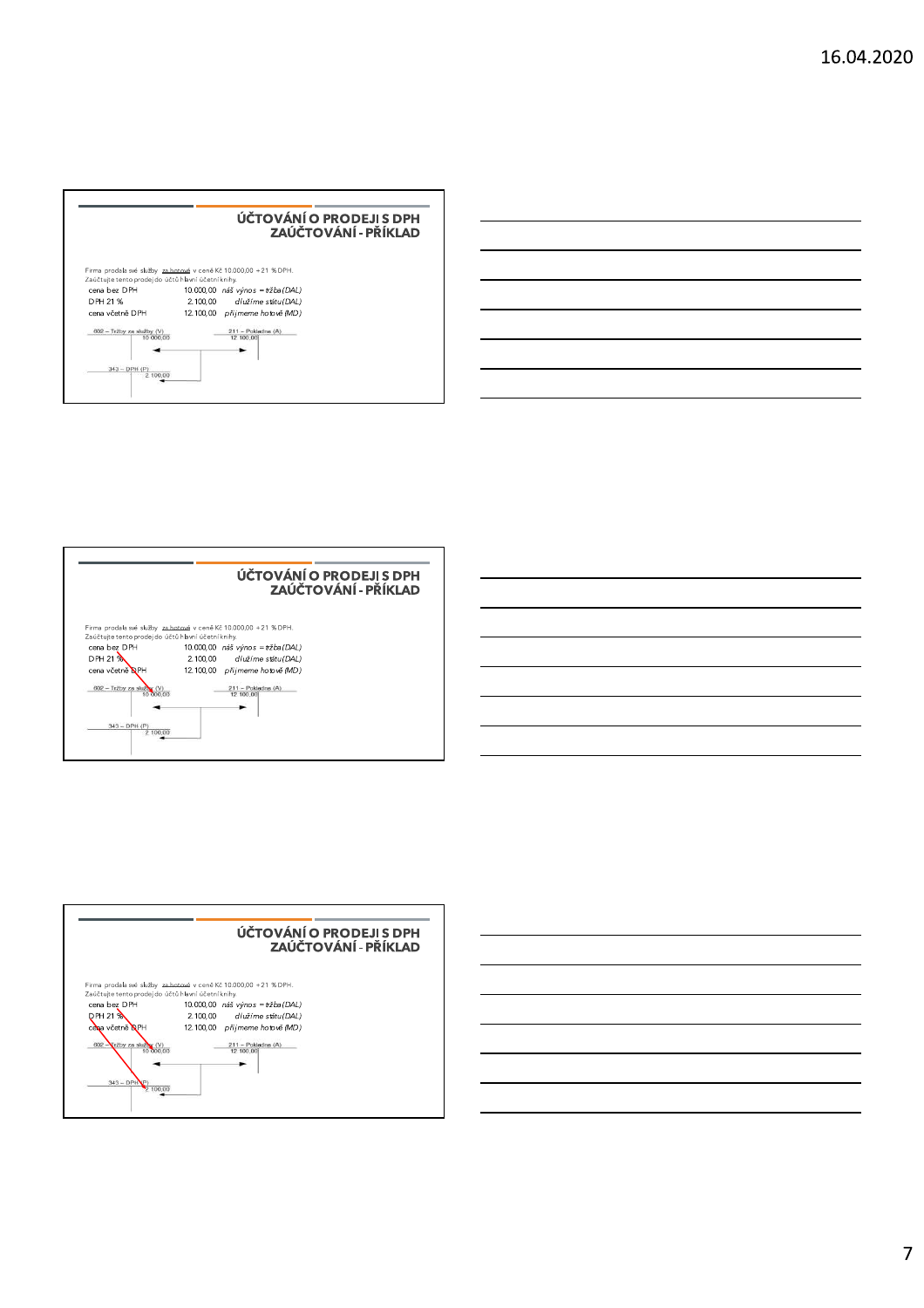





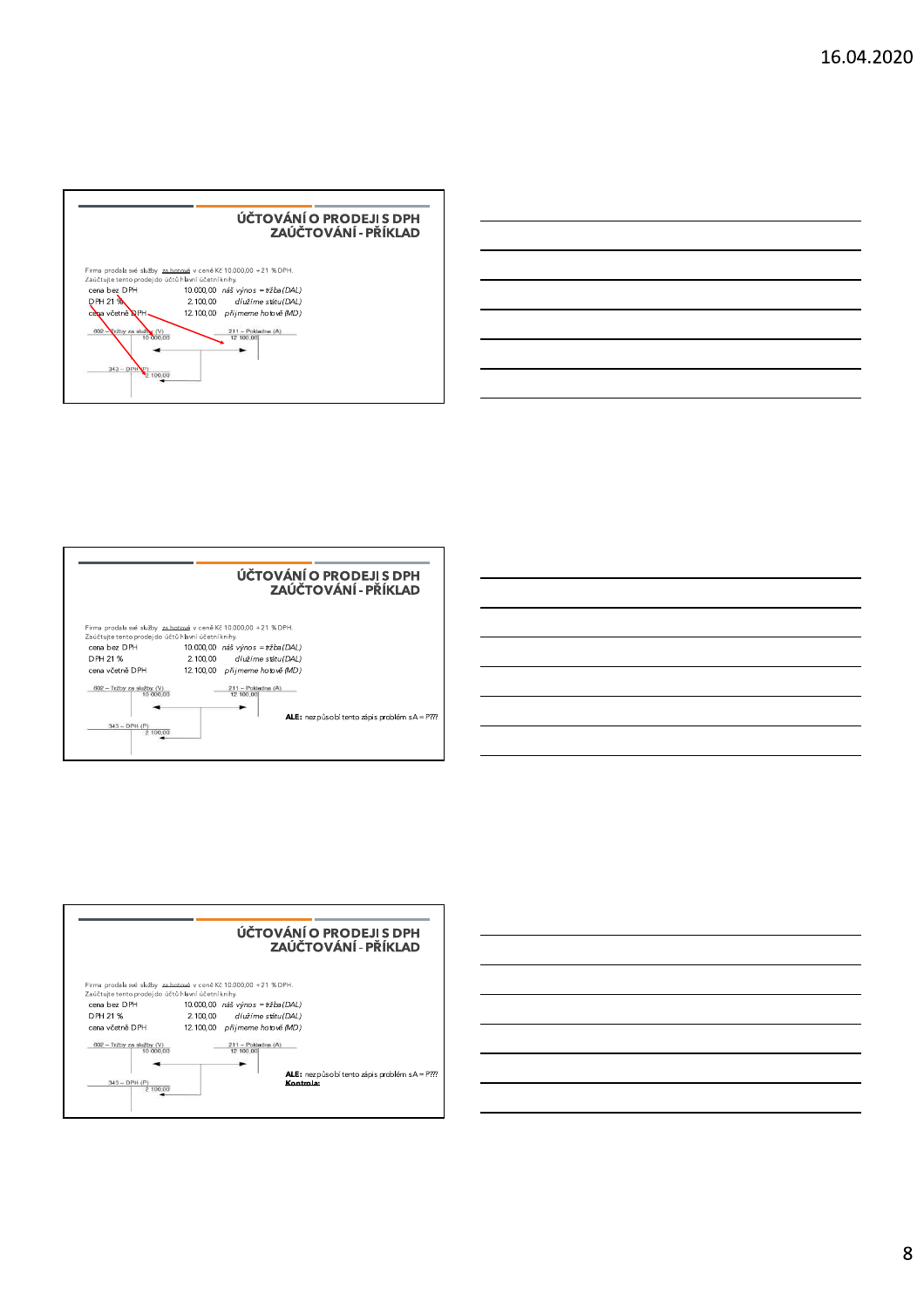|                                                     | ÚČTOVÁNÍ O PRODEJI S DPH<br>ZAÚČTOVÁNÍ - PŘÍKLAD                  |
|-----------------------------------------------------|-------------------------------------------------------------------|
| Zaúčtujte tento prodej do účtů hlavní účetní knihy. | Firma prodala své služby za hotové v ceně Kč 10.000,00 +21 % DPH. |
| cena bez DPH                                        | 10.000,00 náš výnos = tržba (DAL)                                 |
| DPH 21 %                                            | 2.100.00<br>dlužíme státu (DAL)                                   |
| cena včetně DPH                                     | 12.100.00 přijmeme hotově (MD)                                    |
| $602 - Tr2by$ za služby (V)<br>10 000.00            | $211 -$ Pokladna (A)<br>100.000                                   |
| $343 - DPH (P)$                                     | <b>ALE:</b> nezpůsobí tento zápis problém sA = P???<br>Kontrola:  |
| 2 100 00                                            | Na straně MD zaúčtováno Kč 12.100.00                              |







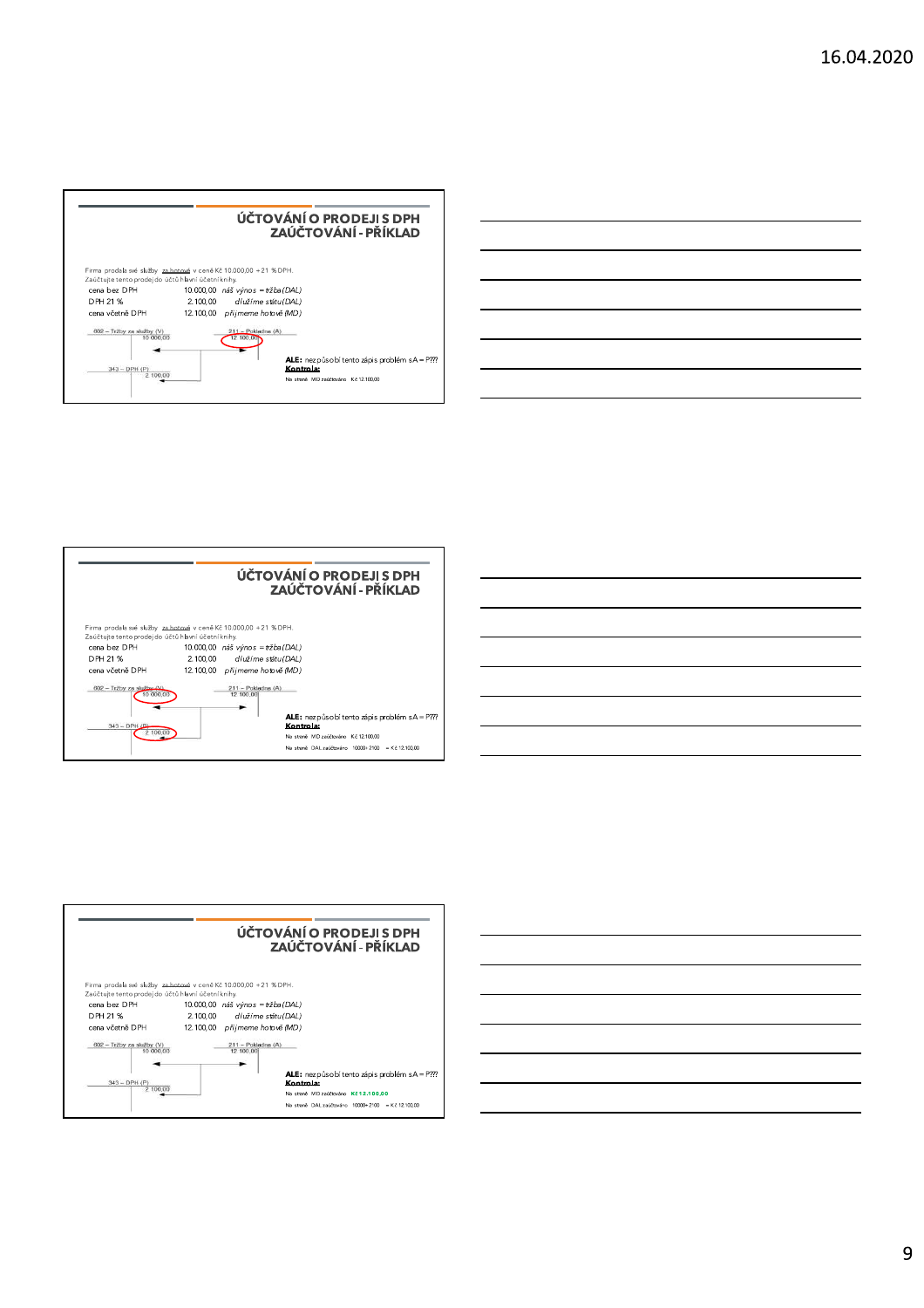|                                                                     | ÚČTOVÁNÍ O PRODEJI S DPH<br>ZAÚČTOVÁNÍ - PŘÍKLAD                  |
|---------------------------------------------------------------------|-------------------------------------------------------------------|
|                                                                     | Firma prodala své služby za hotové v ceně Kč 10.000,00 +21 % DPH. |
| Zaúčtujte tento prodej do účtů hlavní účetní knihy.<br>cena bez DPH |                                                                   |
|                                                                     | 10.000,00 náš výnos = tržba (DAL)                                 |
| DPH 21 %                                                            | 2.100.00<br>dlužíme státu (DAL)                                   |
| cena včetně DPH                                                     | 12.100.00 přijmeme hotově (MD)                                    |
| $602 - Tr2by$ za služby (V)<br>10 000.00                            | $211 -$ Pokladna $(A)$<br>12 100,00                               |
|                                                                     |                                                                   |
|                                                                     | ALE: nezpůsobí tento zápis problém sA = P???                      |
| $343 - DPH (P)$                                                     | Kontrola:                                                         |
| 2 100 00                                                            | Na straně MD zaúčtováno Kč 12.100.00                              |
|                                                                     | Na straně DAL zaúčtováno 10000+2100 = Kč 12.100.00                |









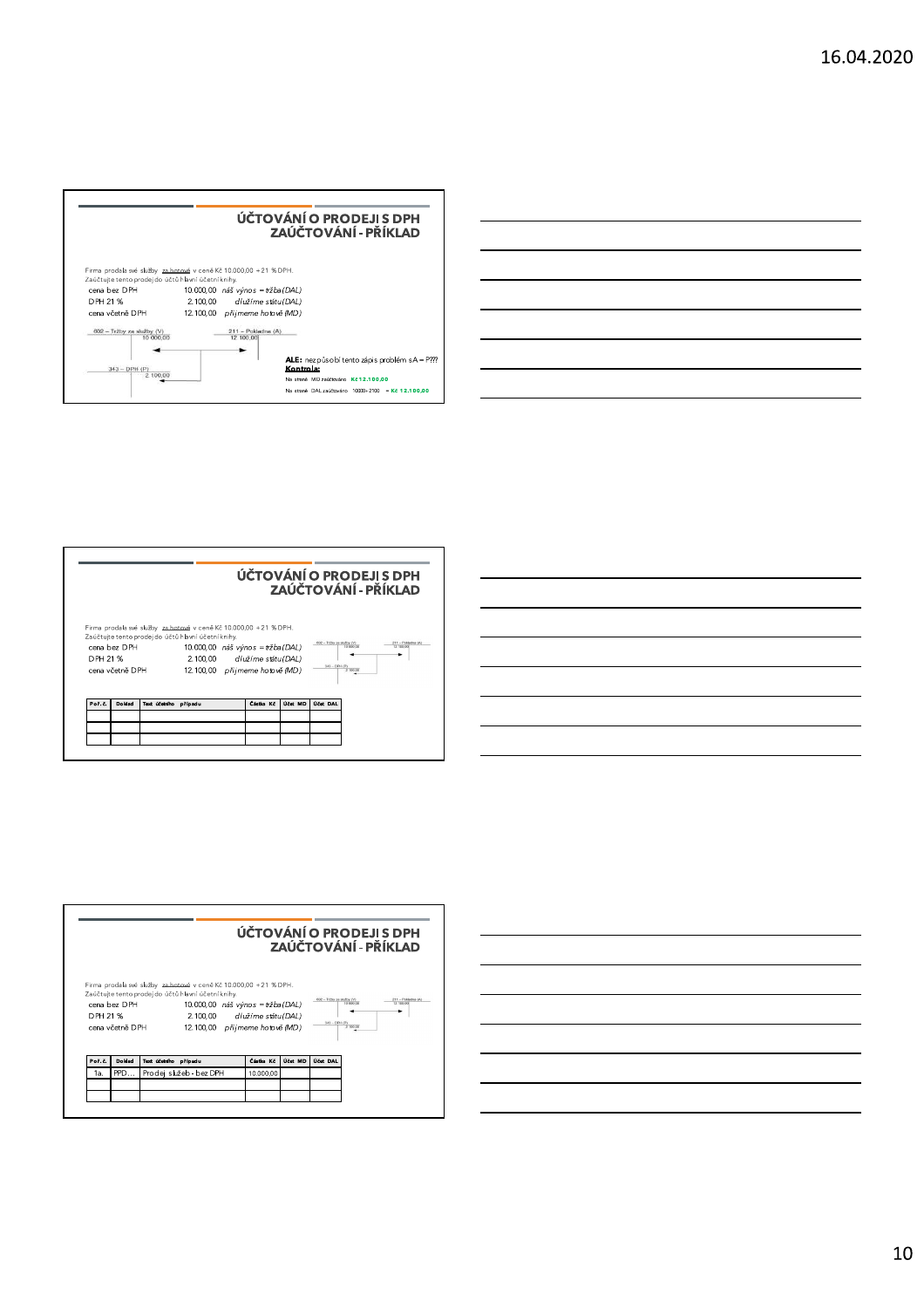|          |                                 |                                                                                                                                                                                                                                 |           |         | ÚČTOVÁNÍ O PRODEJI S DPH<br>ZAÚČTOVÁNÍ - PŘÍKLAD                                                   |
|----------|---------------------------------|---------------------------------------------------------------------------------------------------------------------------------------------------------------------------------------------------------------------------------|-----------|---------|----------------------------------------------------------------------------------------------------|
| DPH 21 % | cena bez DPH<br>cena včetně DPH | Firma prodala své služby za hotové v ceně Kč 10.000,00 +21 % DPH.<br>Zaúčtujte tento prodej do účtů hlavní účetní knihy.<br>10.000,00 náš výnos = tržba (DAL)<br>2.100.00 dlužíme státu (DAL)<br>12.100,00 přijmeme hotově (MD) |           |         | 602 - Tržby za služby (V)<br>211 - Pokladna (A)<br>10,000.00<br>12 100 00<br>$343 - DPI$<br>210000 |
|          |                                 | Text účetního případu                                                                                                                                                                                                           | Částka Kč | Účet MD | Účet DAL                                                                                           |
| Poř. č.  | Do klad                         |                                                                                                                                                                                                                                 |           |         |                                                                                                    |
| 1a.      | PPD                             | Prodej služeb - bez DPH                                                                                                                                                                                                         | 10.000,00 |         | 602                                                                                                |









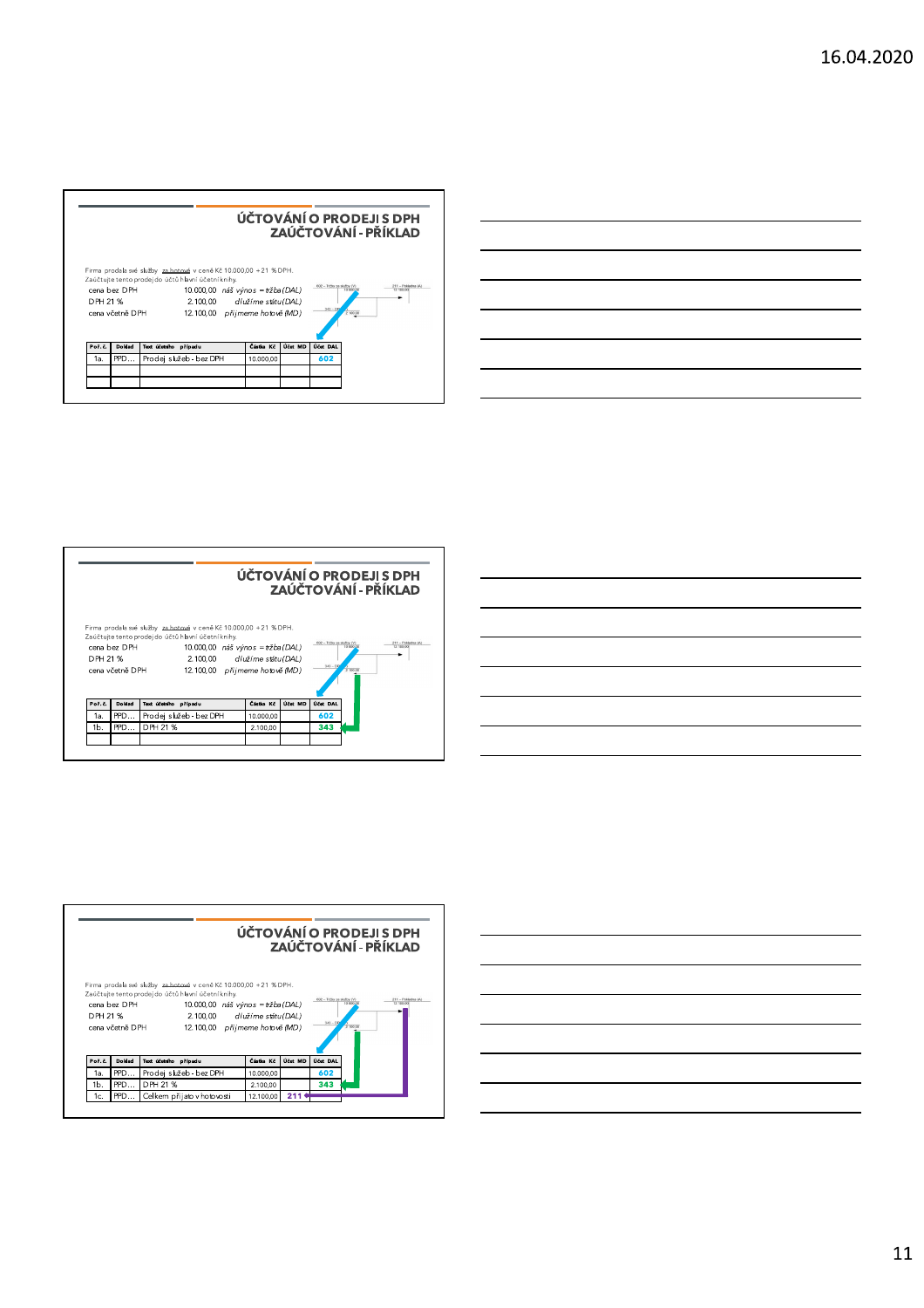





12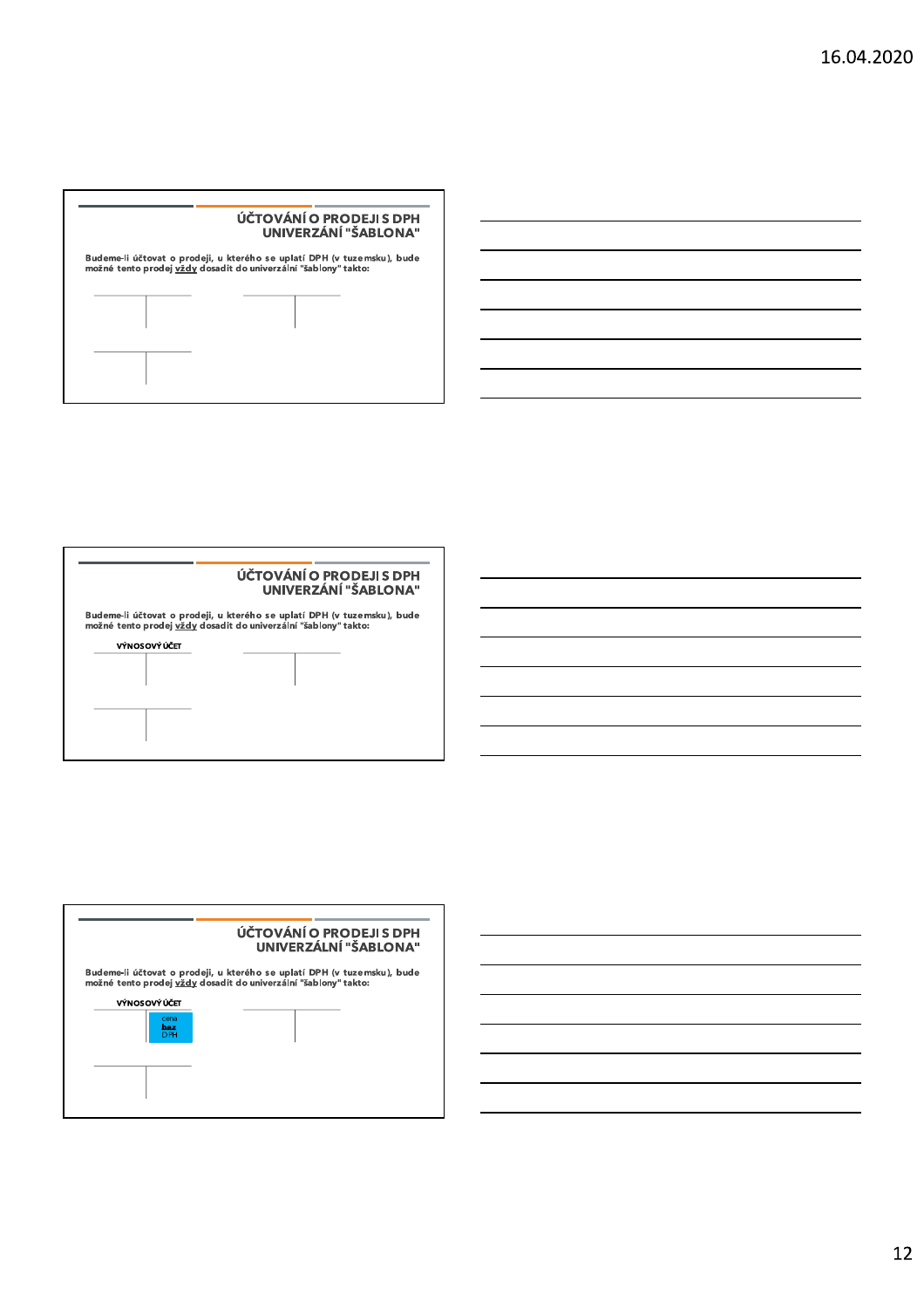



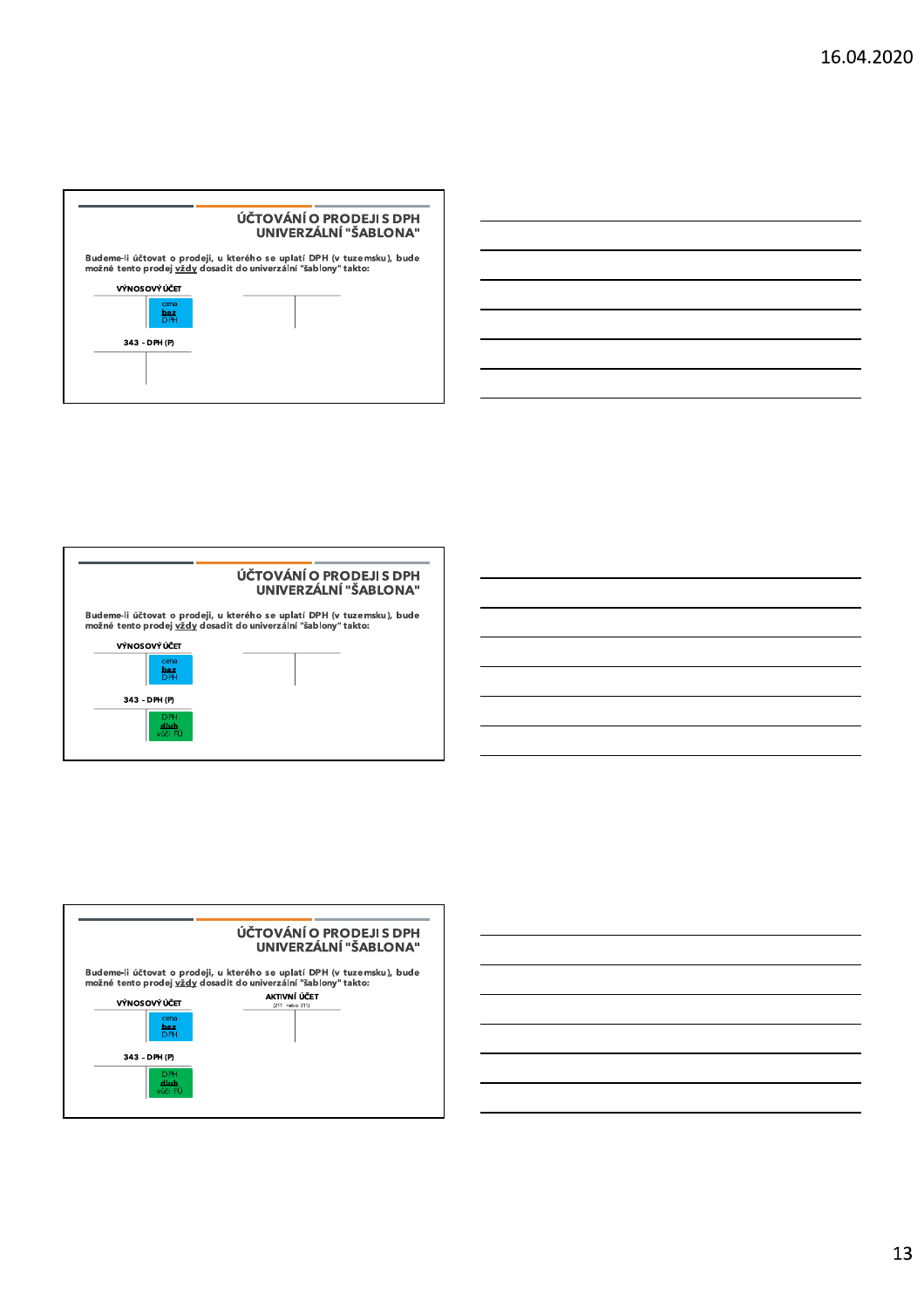







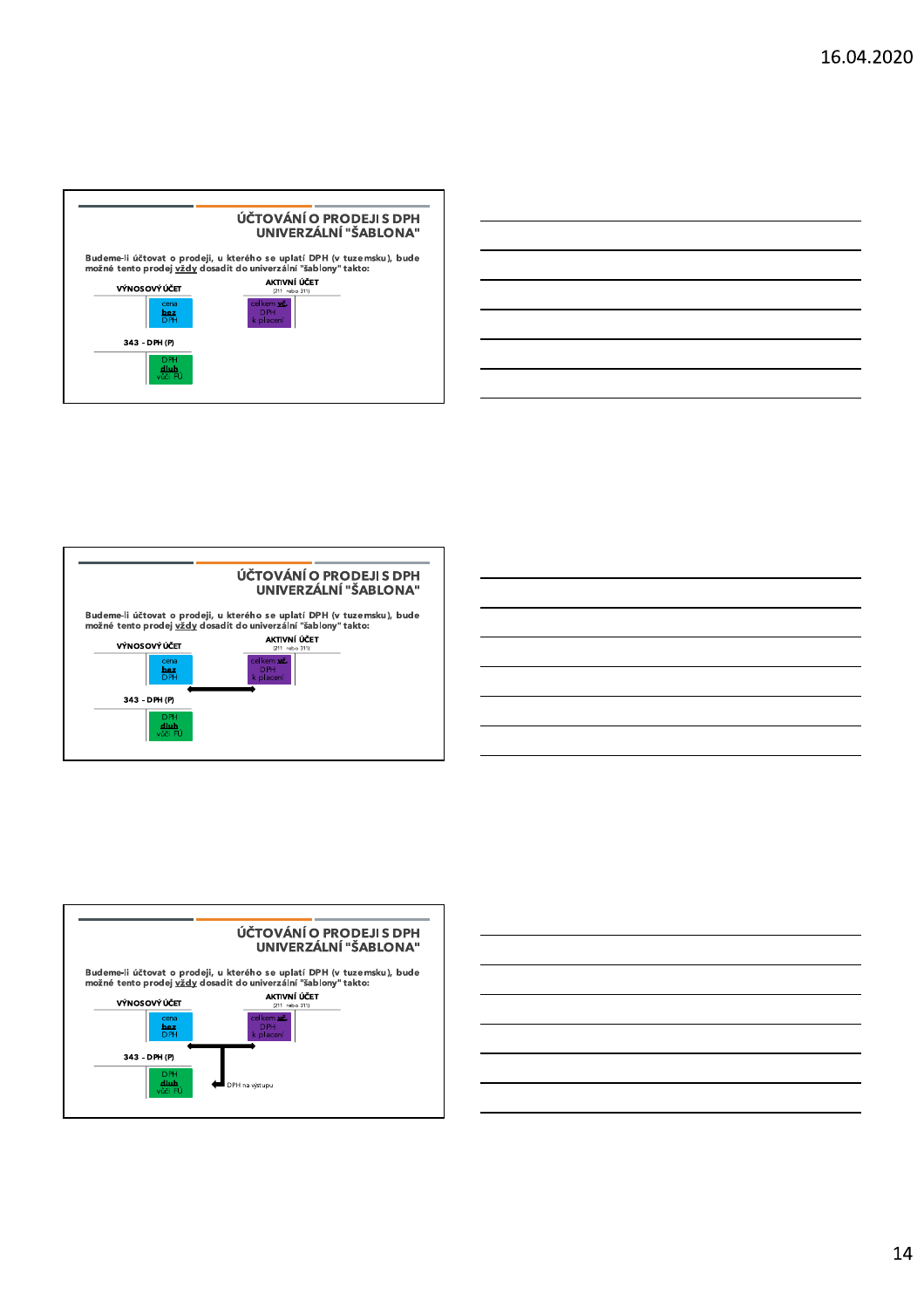

#### ÚČTOVÁNÍ O NÁKUPU S DPH **STRUKTURA CENY**

- Pokud <u>kupujeme</u> nějaký majetek nebo ihned spotřebovávané nákupy<br>(služby, pohonné hmoty apod.), bude struktura ceny tato:  $\hat{\mathbf{r}}$ 
	- $\triangleright$  cena bez DPH: částka, kterou bychom zaplatili bez ohledu na DPH
	- > DPH: částka, kterou platíme prodávajícímu a můžeme si o ni snížit svůj<br>> DPH: částka, kterou platíme prodávajícímu a můžeme si o ni snížit svůj<br>budoucí dluh vůči státu
	- > cena včetně DPH: částka za náš nákup + zaplacená DPH prodávajícímu
- Tuto strukturu je třeba mít na paměti a uvědomit si, co jednotlivé součásti<br>ceny znamenají z hlediska účetnictví

#### ÚČTOVÁNÍ O NÁKUPU S DPH **STRUKTURA CENY - ROZDĚLENÍ**

Nákupní cena bez DPH

DPH z nákupní œny

Cena včetně DPH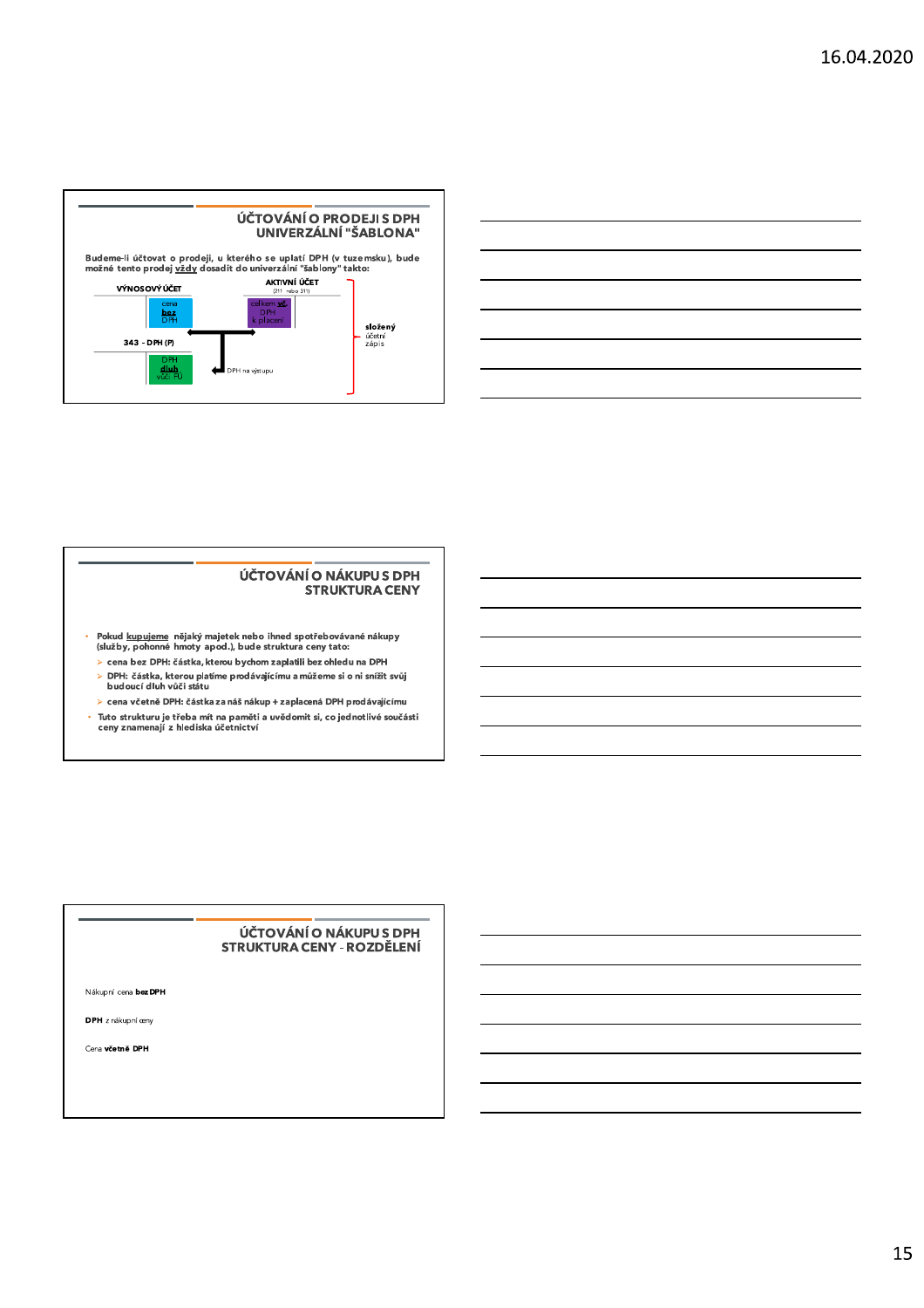# ÚČTOVÁNÍ O NÁKUPU S DPH<br>STRUKTURA CENY - ROZDĚLENÍ VĚTOVÁNÍ O NÁKUPU S DPH<br>
STRUKTURA CENY - ROZDĚLENÍ<br>
Nákupní cena **bez DPH**<br>
<sup>Je to hodnota n**álupu**<br>
(toho, coprodávárne)<br>
ocenáná v penázích<br>
OPH z nákupní ceny<br>
Cena **včetně DPH**<br>
Cena v**četně DPH**</sup>

# ÚČTOVÁNÍ O NÁKUPU S DPH<br>STRUKTURA CENY - ROZDĚLENÍ VĚTOVÁNÍ O NÁKUPU S DPH<br>
STRUKTURA CENY - ROZDĚLENÍ<br>
Nákupní cena **bez DPH**<br>
(tob, coprodávárne)<br>
(tob, coprodávárne)<br>
přírůstek majetlu nebonákladu<br>
oceněná v penězích<br>
Cena větně DPH<br>
Cena větně DPH

# ÚČTOVÁNÍ O NÁKUPU S DPH<br>STRUKTURA CENY - ROZDĚLENÍ **UČTOVÁNÍO NÁKUPUS DPH<br>STRUKTURA CENY - ROZDĚLENÍ<br>Nákupní cena <b>bez DPH** Je to hodnota n**ákupu MAETEK nebo NÁKLAD**<br>Nákupní cena **bez DPH** (tob<sub>o, coptodávéme) přírústek majetku nebonákladu<br>ocenáná v penázích stranu MD<br>Je t</sub>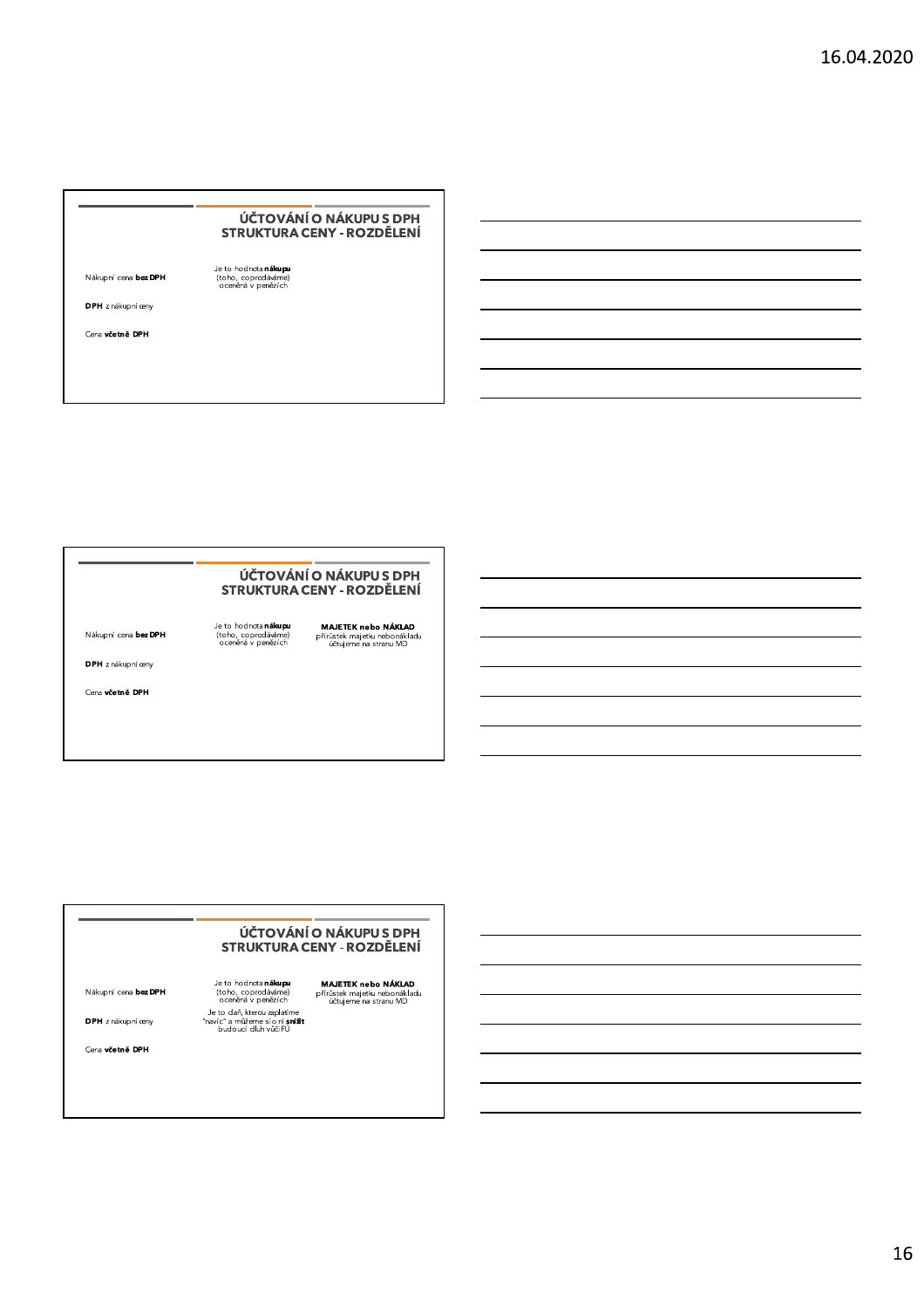## UCI OVANI O NAKUPU S DPH STRUKTURA CENY - ROZDĚLENÍ VÁTOVÁNÍ O NÁKUPUS DPH<br>
STRUKTURA CENY - ROZDĚLENÍ<br>
Nákupní cena bez DPH<br>
Je to hodnota nákupu MAJETEK nebo NÁKLAD<br>
(tobo, copredáváne) – přírotek majetu nebonákladu<br>
Je to daň, kterou zaplatíme – sí mižetní DLUHU<br>
Je to d

## UCI OVANI O NAKUPU S DPH STRUKTURA CENY - ROZDĚLENÍ **UČTOVÁNÍ O NÁKUPUS DPH<br>
STRUKTURA CENY - ROZDĚLENÍ<br>
Nákupní cena bez DPH<br>
Je to hodnota nákupu MAJETEK nebo NÁKLAD<br>
(tobo, coprodáváne) přínástek majetlu nebonákladu<br>
Je to daň, kterou zaplatíme s tinu MD<br>
Je to daň, kter**

## UCTOVANI O NAKUPU S DPH STRUKTURA CENY - ROZDĚLENÍ **UČTOVÁNÍ O NÁKUPUS DPH<br>
STRUKTURA CENY - ROZDĚLENÍ<br>
Nákupní cena bez DPH<br>
Je to hodnota nákupu MAJETEK nebo NÁKLAD<br>
(tobo, copredicáme) přírůstek majetiu nebonákladu<br>
Je to daň, kterou zaplatíme (studiení starian MD<br>
Je t**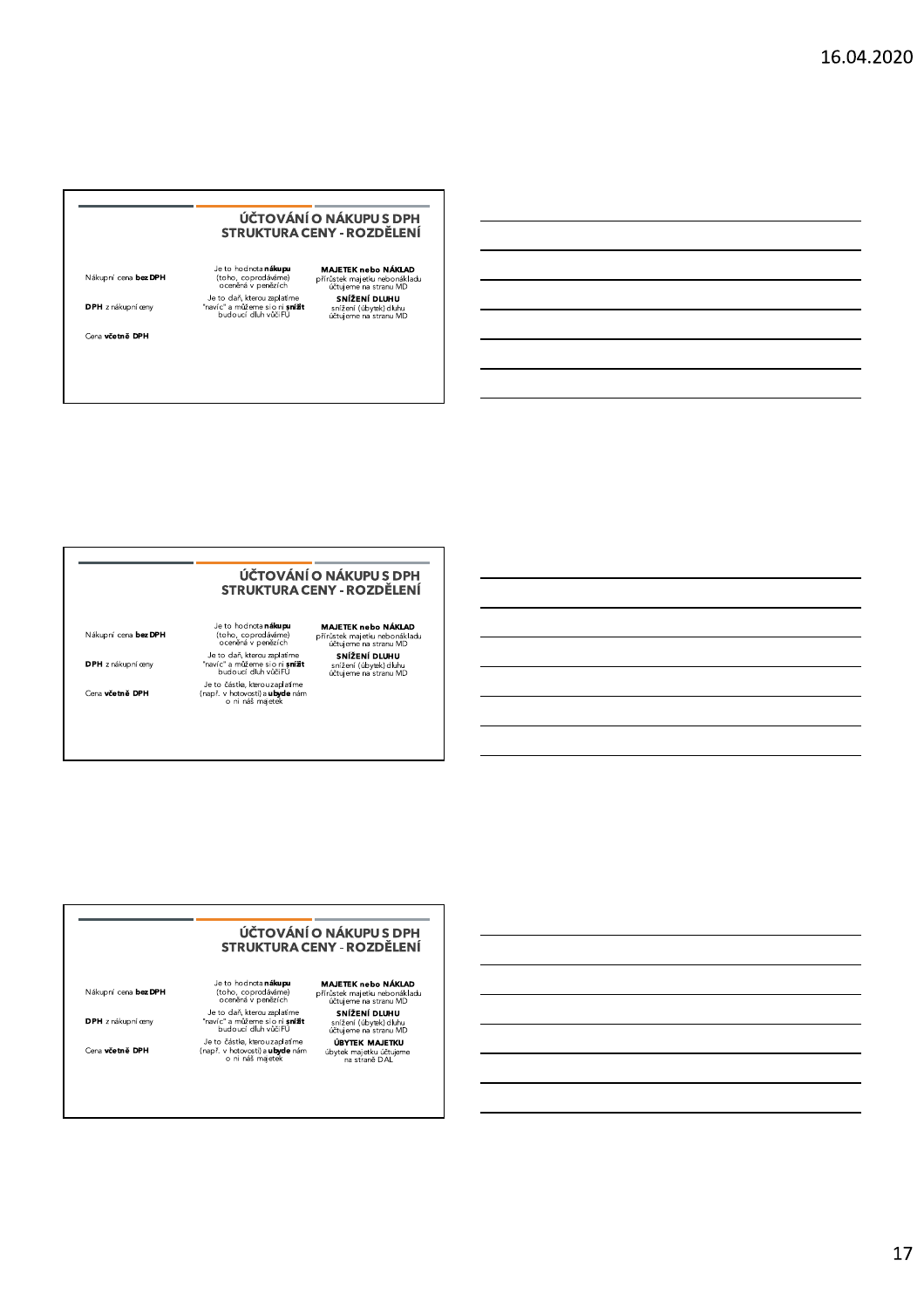#### UCI OVANI O NAKUPU S DPH ZAUCIO

Firma koupila <u>za hotová</u> kancelářské potřeby,které ihned spotřebovala, v ceně Kč 500,00 + 21 % DPH.<br>Zaúčtujte tento nákup do účtů hlavní účetníknihy.

#### UCI OVANI O NAKUPU S DPH ZAUCTO

 !"#\$%&'!(!")\$\*\$+,-./012345-6789:41;<=7-:1>67?@/1A7589:41;9B.2.=7B701/C7DE7FGG=GG7H7IJ7K7LMNO P.QE:RS:17:1/:97/3-R87A97QE:T7@2.B/U7QE1:/U7-/?@<O VWX!"YW("Z[\ ]^^\_^^ `abcdefghicjadkd`lmnaodpqrs

#### UC I OVANI O NAKUPU S DPH ZAUCIO

Firma koupila za botovák kancelářské potřeby, které ihned spotřebovala, v ceně Kč 500,00 + 21 % DPH.<br>Zaúčtujte tento nákup do účtů hlavní účetní knihy.<br>**cena bez DPH 300,00** naše spotřeba = náklad (MD)<br>**DPH 21 % 105,00** s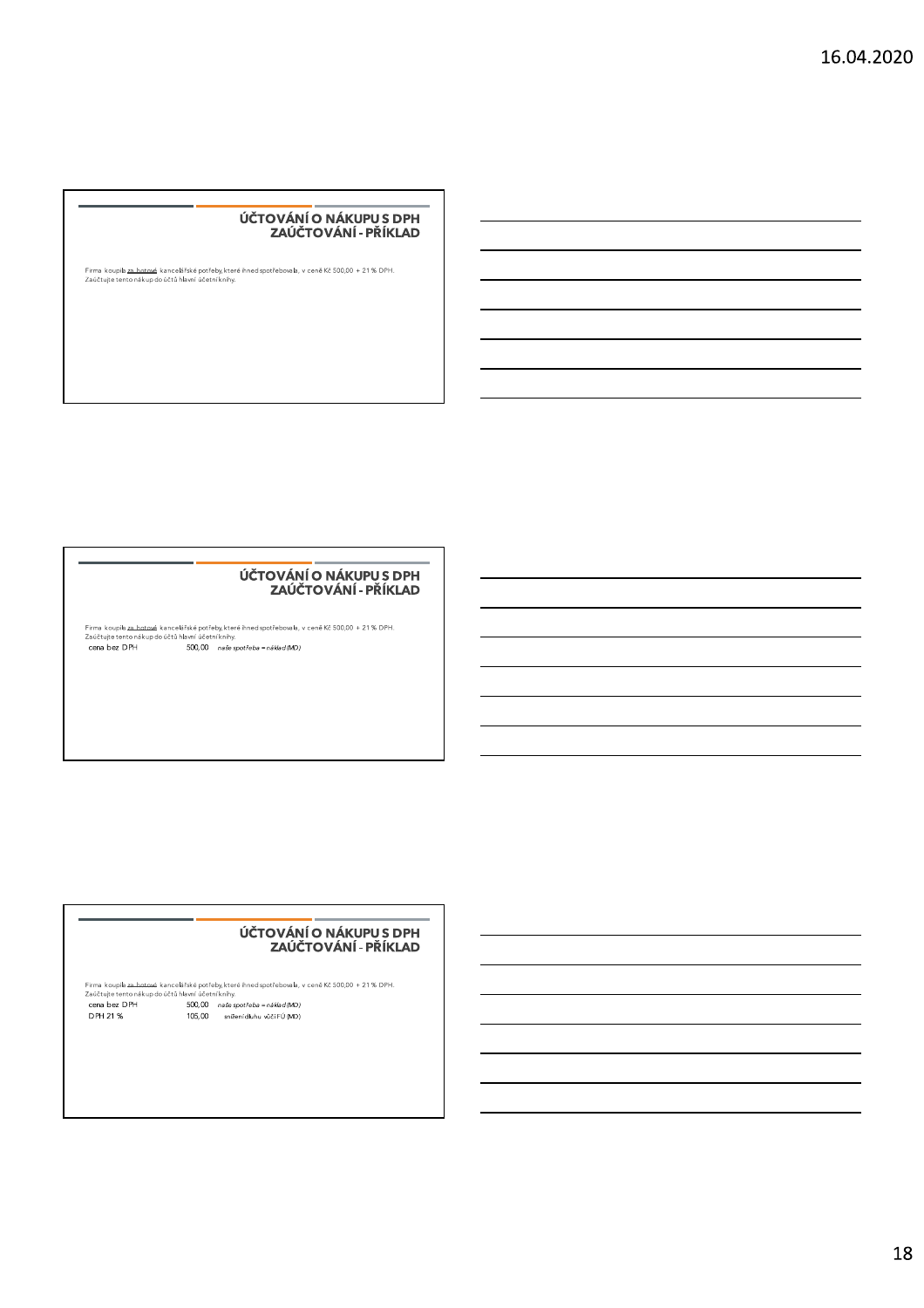#### UCI OVANI O NAKUPU S DPH ZAUCIO

|                                                    | ÚČTOVÁNÍ O NÁKUPU S DPH<br>ZAÚČTOVÁNÍ - PŘÍKLAD                                                     |
|----------------------------------------------------|-----------------------------------------------------------------------------------------------------|
|                                                    |                                                                                                     |
| Zaúčtujte tento nákup do účtů hlavní účetní knihy. | Firma koupila za hotové kancelářské potřeby, které ihned spotřebovala, v ceně Kč 500,00 + 21 % DPH. |
| cena bez DPH                                       | 500.00<br>naše spotřeba = náklad (MD)                                                               |
| DPH 21 %                                           | 105.00<br>snížení dluhu vůči FÚ (MD)                                                                |



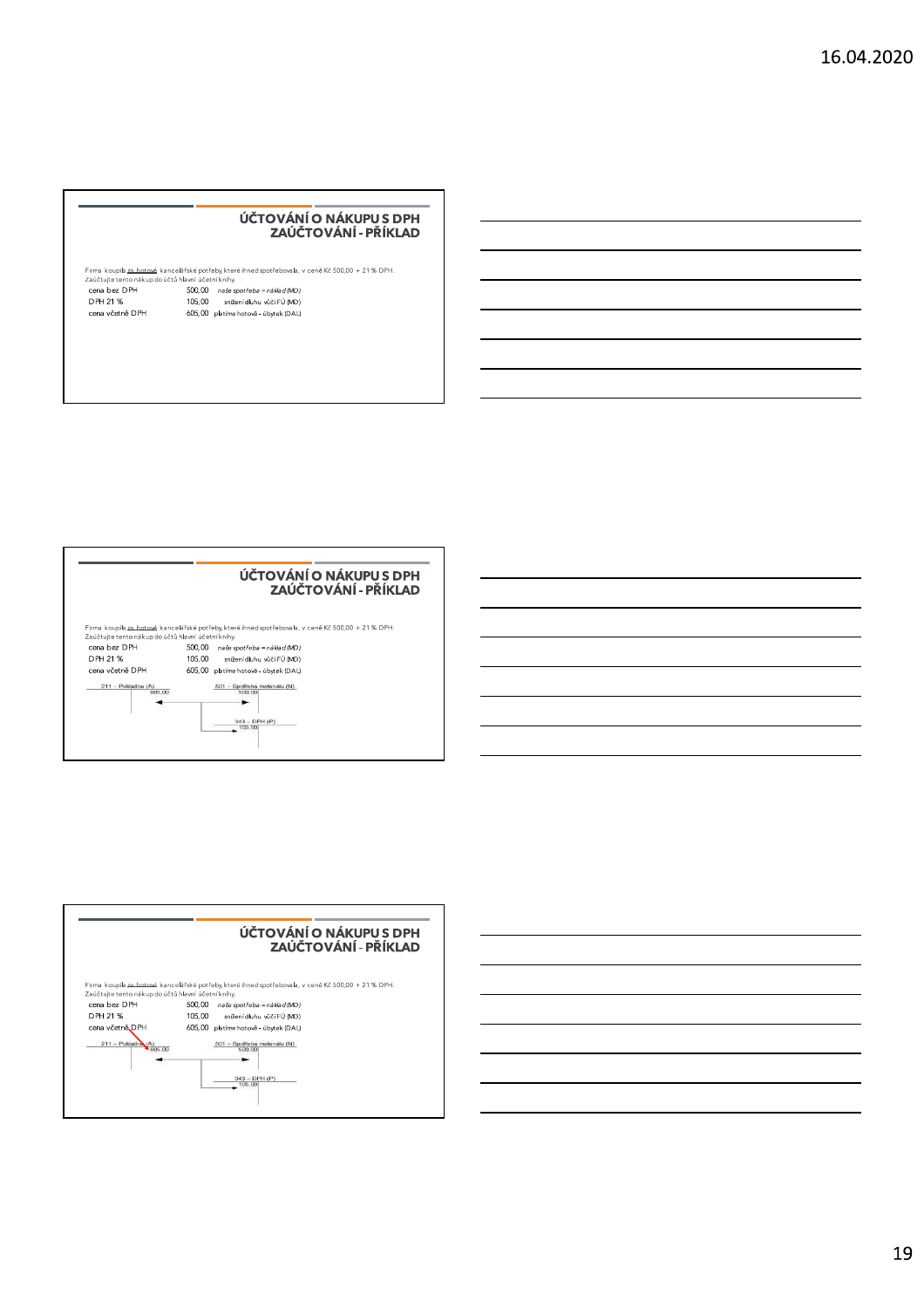





20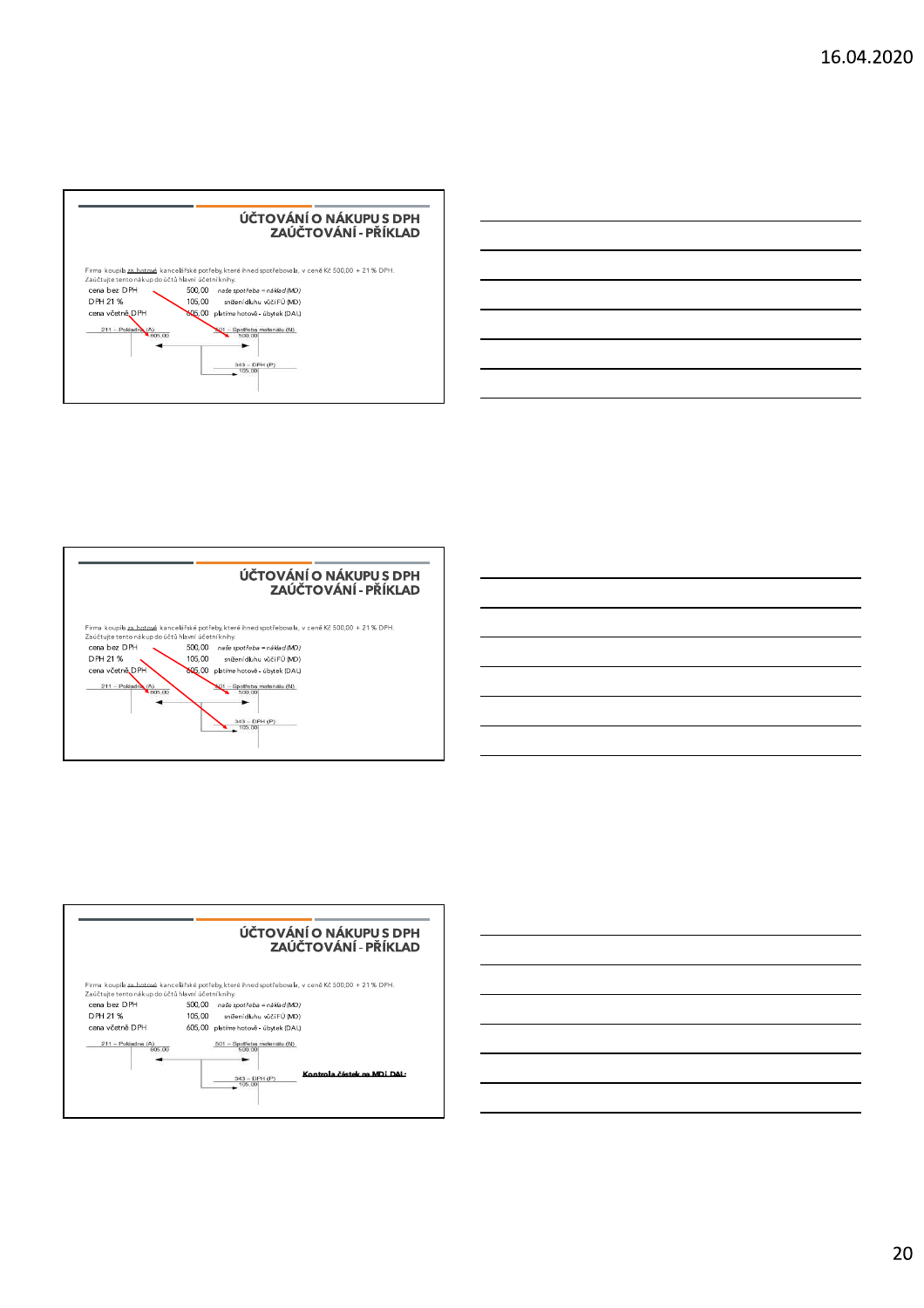





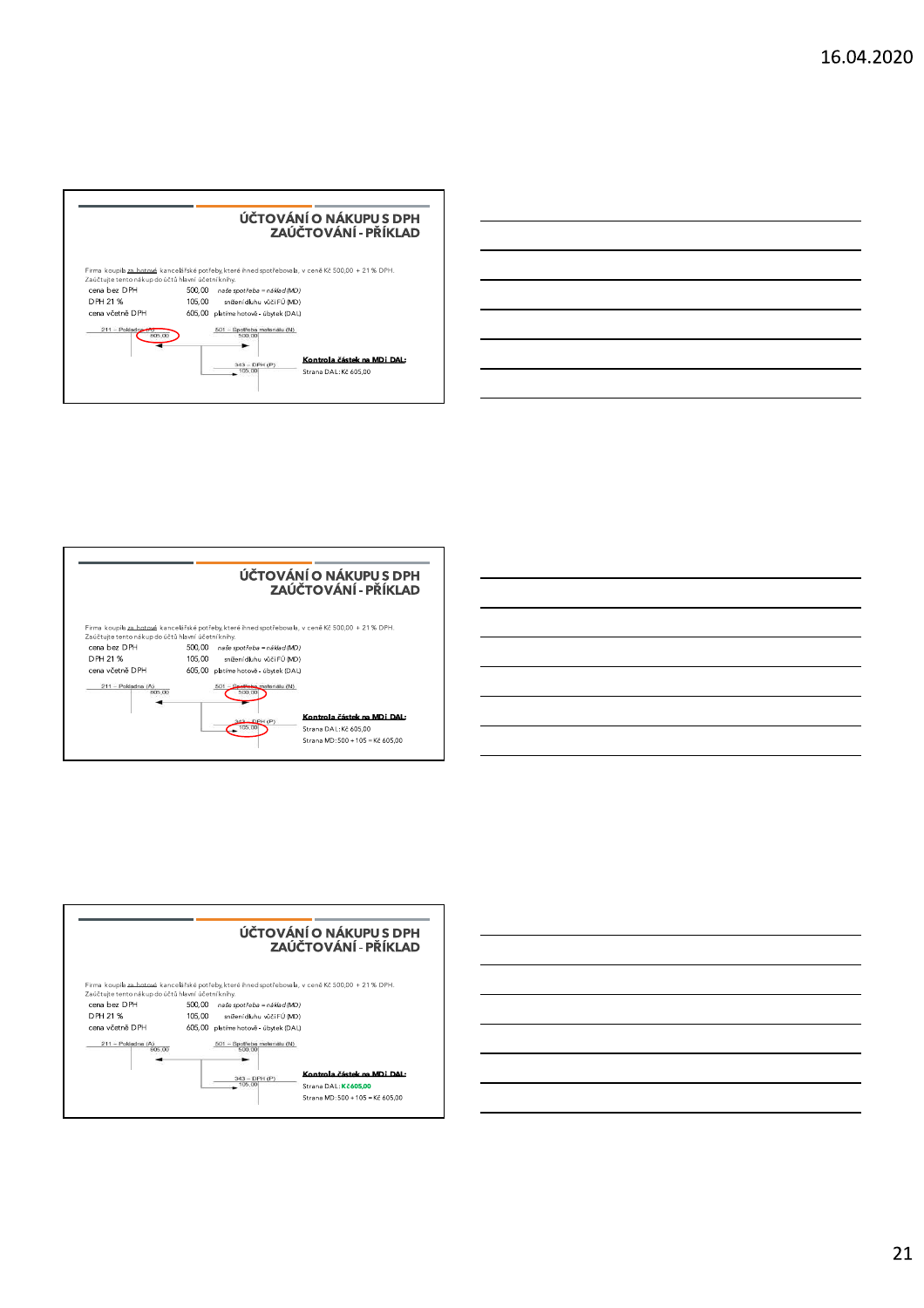







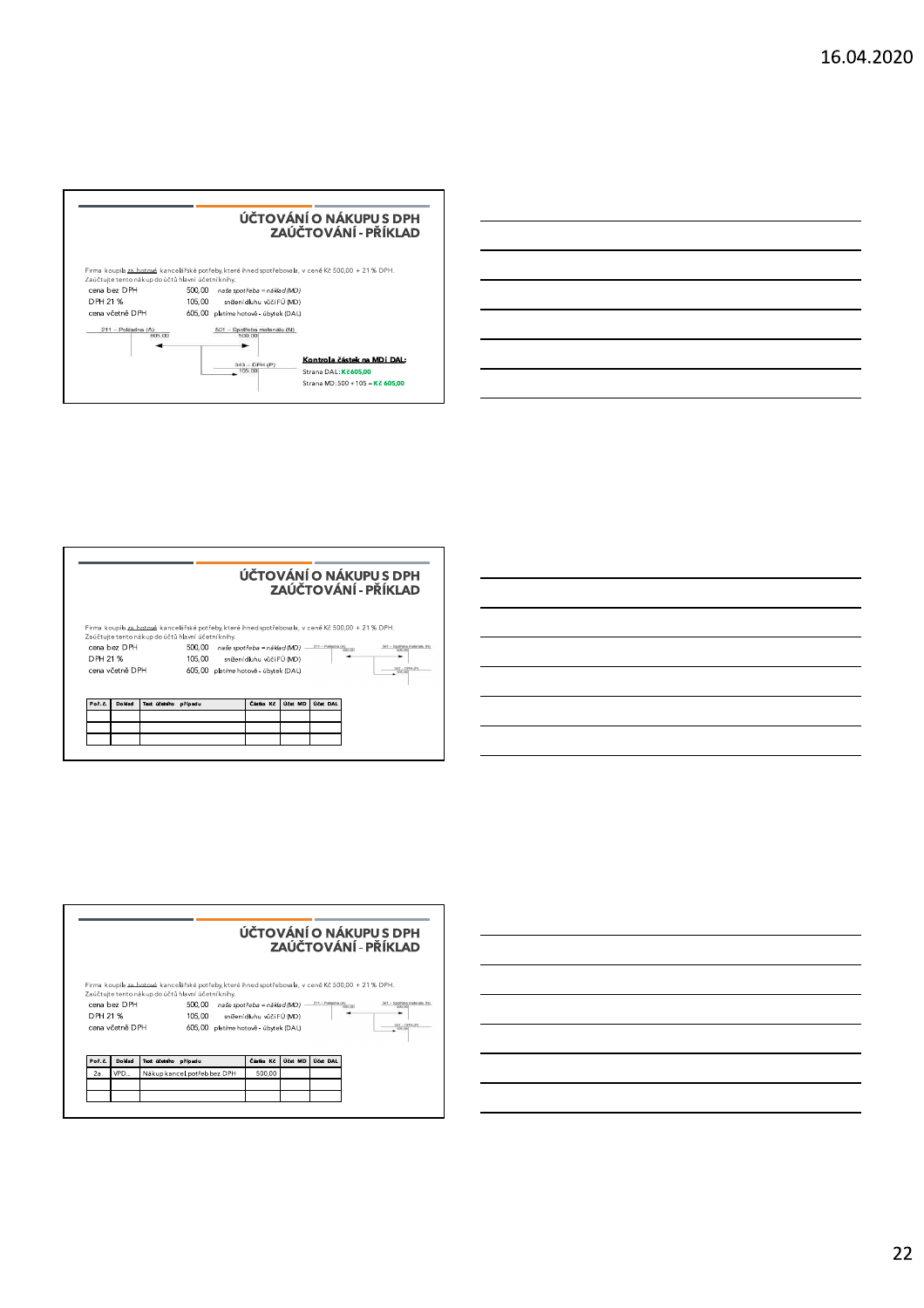





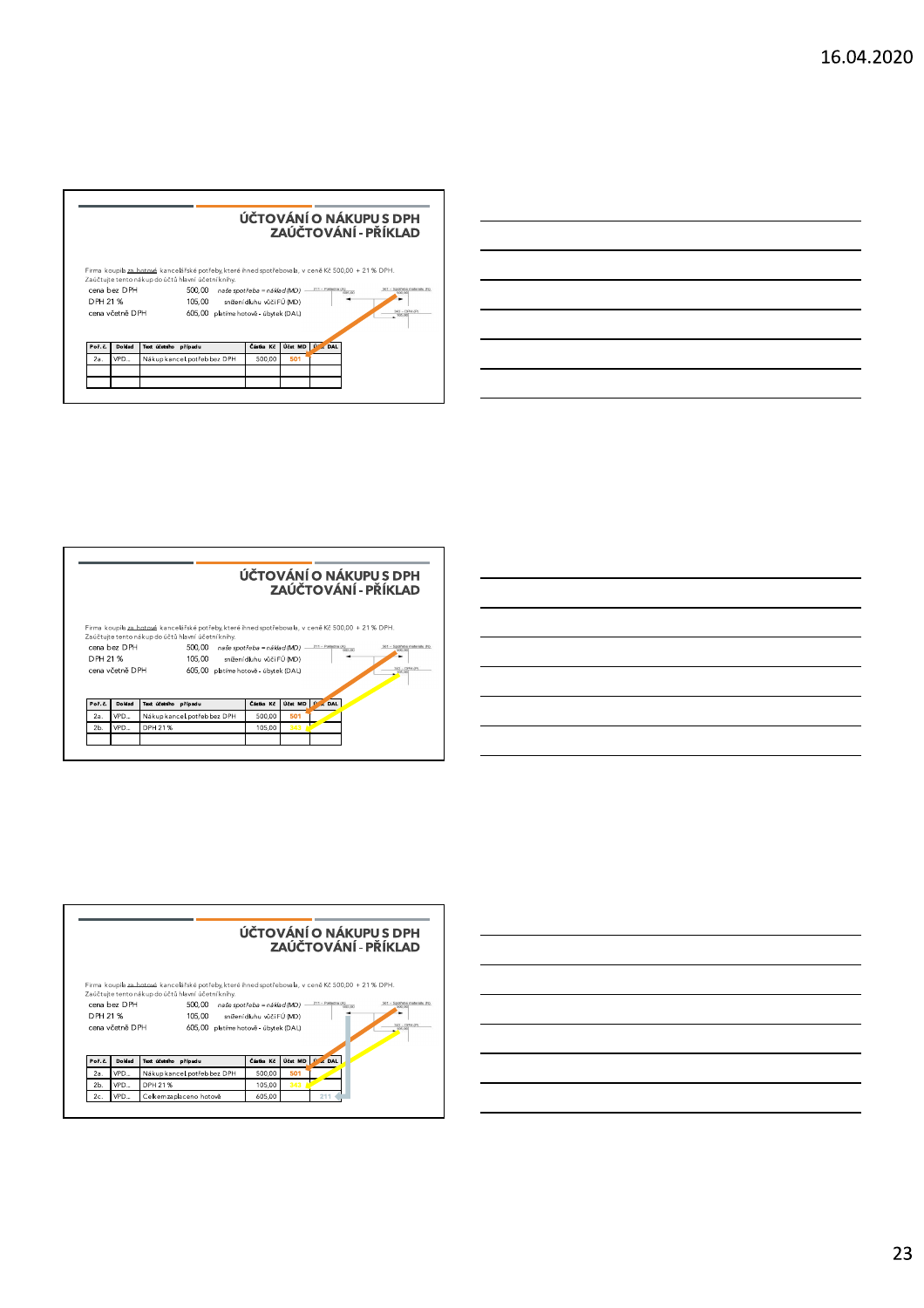





24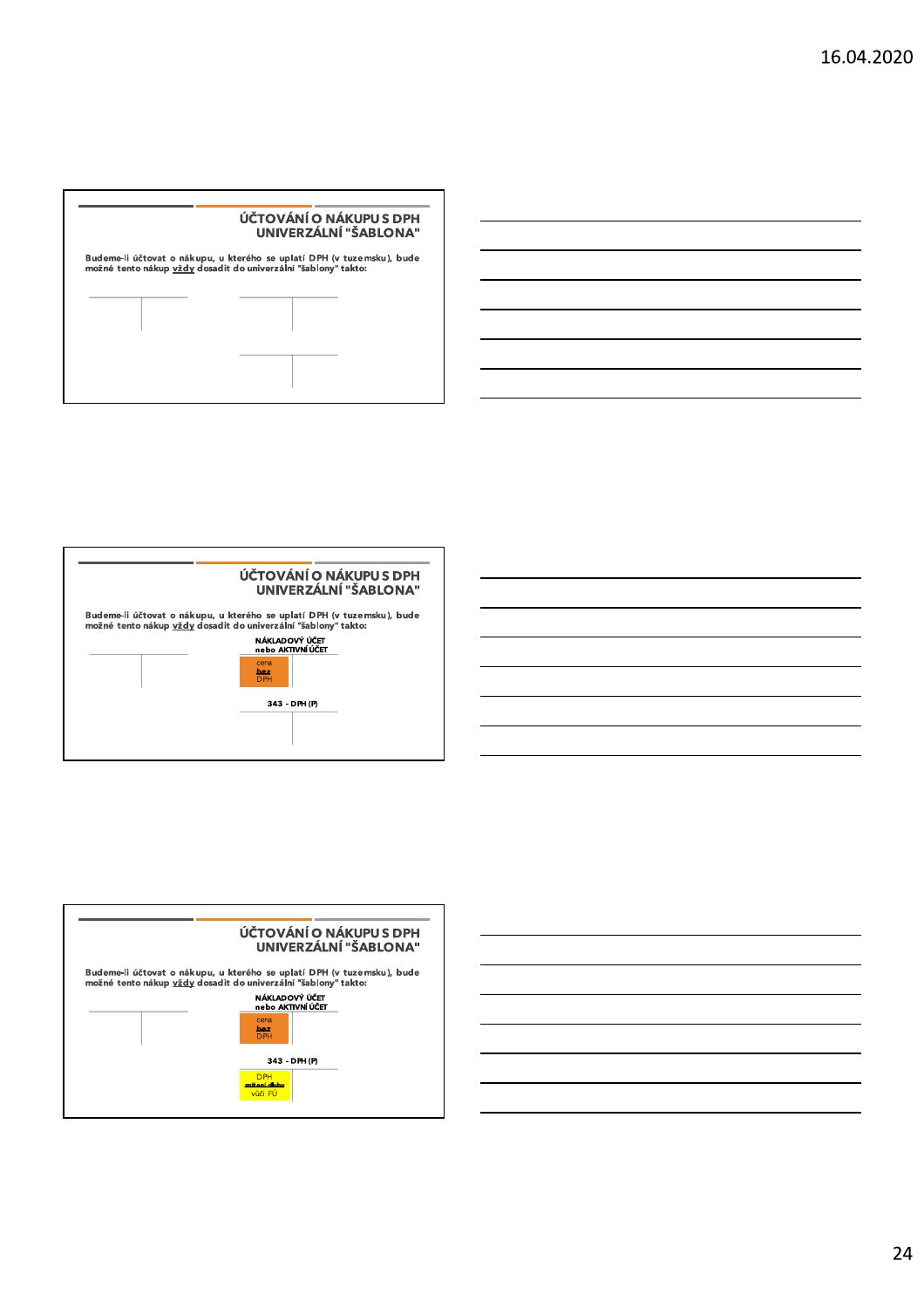





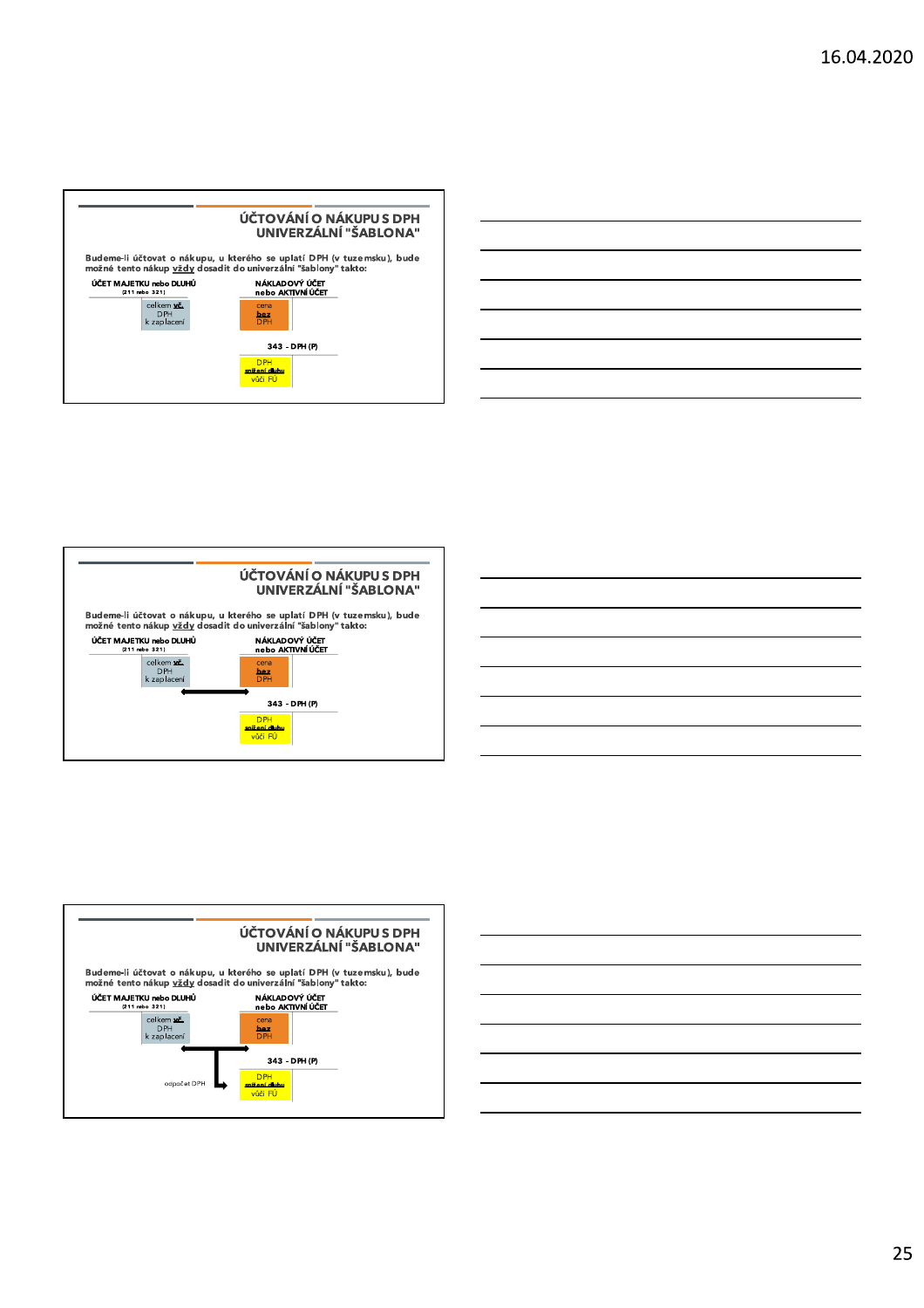



#### ZJIŠTĚNÍ DAŇOVÉ POVINNOSTI K DPH Z ÚČTU 343 - DPH (P)

- Již víme, že daňová povinnost k DPH se zjistí ze vztahu<br>ΣDPH na výstupu-ΣodpočtuDPH
- · k účtování o dani z přidané hodnoty slouží účet 343 DPH (P) > DPH na výstupu se účtují na stranu <u>DAL</u> tohoto účtu jako vznik<br>dluhu vůči FÚ z titulu "vybrané" DPH
	- > odpočet DPH se účtuje na stranu <u>MD</u> tohoto účtu jako snížení<br>dluhu vůči FÚ

Z tohoto účtu lze tedy "pro školní účely" zjistit výši daňové<br>povinnosti (v praxi se obvykle používá jen pro kontrolu)

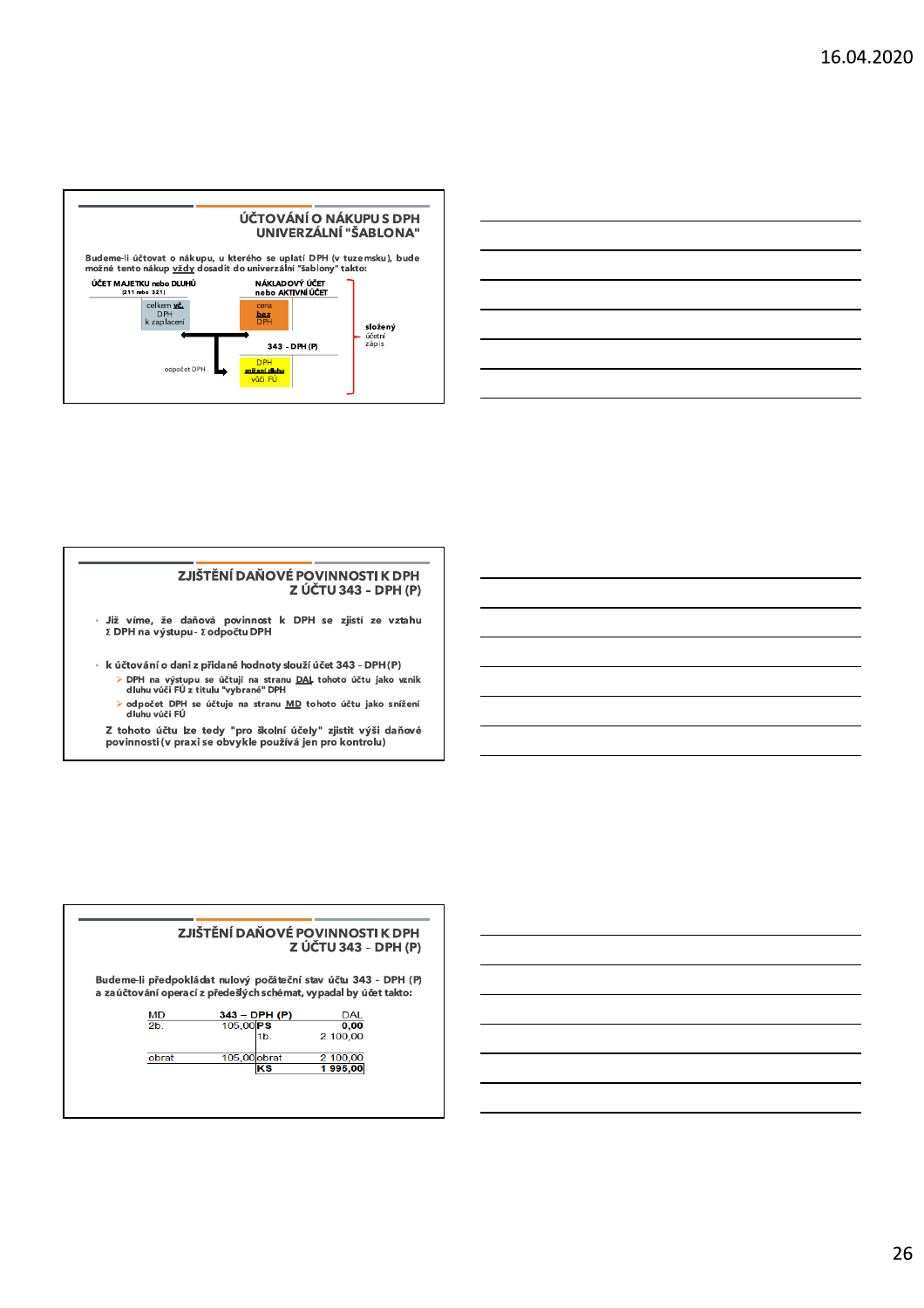